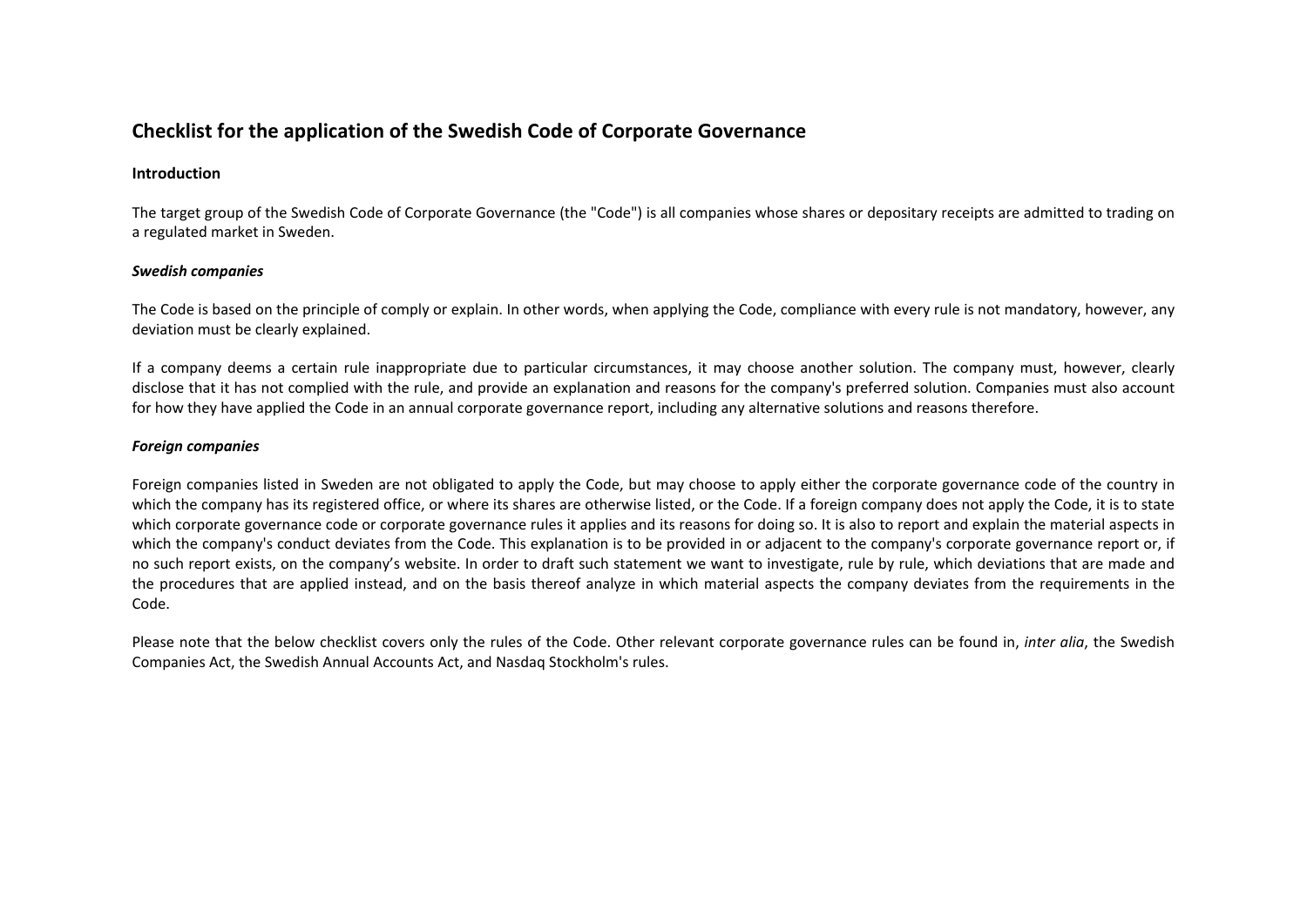### **1. The shareholders' meeting**

Shareholders' influence in the company is exercised at the shareholders' meeting, which is the company's highest decision-making body. The planning and running of the shareholders' meeting is to create conditions in which shareholders can exercise their ownership role in an active, well-informed manner.

| Rule<br>no. | Rule                                                                                                                                                                                                                                                                                                                                                                                                      | APSA's comments and compliance/deviations assessments as per February<br>2016                                                                                                                                                                                                                                                                       |            |
|-------------|-----------------------------------------------------------------------------------------------------------------------------------------------------------------------------------------------------------------------------------------------------------------------------------------------------------------------------------------------------------------------------------------------------------|-----------------------------------------------------------------------------------------------------------------------------------------------------------------------------------------------------------------------------------------------------------------------------------------------------------------------------------------------------|------------|
| 1.1         | As soon as the date and venue of the shareholders' meeting<br>have been decided, and in the case of annual general meetings<br>no later than in conjunction with the third quarter report, the<br>information is to be posted on the company's website. This<br>information is also to include the closing date for matters to be<br>submitted by shareholders for inclusion in the notice of<br>meeting. | A general meeting is convened by an announcement<br>published on the company's website jointly with publication<br>of relevant current report, at least 26 days prior to the date of<br>the general meeting.                                                                                                                                        | Compliance |
| 1.2         | The company chair and as many members of the board as are<br>required for a quorum are to be present at shareholders'<br>meetings. The chief executive officer is to attend.<br>At least one member of the company's nomination<br>committee, at least one of the company's auditors and, if<br>possible, each member of the board are to be present at the<br>annual general meeting.                    | Based on the Code of Best Practice for WSE Listed Companies<br>(the "Polish Code") the management board members are to<br>attend the shareholders' meeting in the composition enabling<br>them to give merit based answers to the queries raised during<br>the shareholders' meeting (rule II.6 of the Polish Code)                                 | Compliance |
| 1.3         | The company's nomination committee is to propose a chair for<br>the annual general meeting. The proposal is to be presented in<br>the notice of the meeting.                                                                                                                                                                                                                                              | APSA has chosen to apply the Polish Code, which does not<br>require a company to establish a nomination committee, and<br>therefore, APSA does not have such committee.                                                                                                                                                                             | Deviation  |
| 1.4         | If the ownership structure warrants it, and it is financially<br>feasible given the financial situation if the company, the<br>company is to offer simultaneous interpretation of the<br>shareholders' meeting into other relevant languages than<br>Swedish, as well as translation of all or parts of the meeting<br>documentation. The same applies to the minutes of the                              | APSA has chosen to apply the Polish Code, which does not<br>include a corresponding requirement.<br>The shareholders' meeting is announced by the way of<br>current report, made available (inter alia) on APSA's website.<br>Each current report is published both in Polish and English<br>language version. In the same way the minutes from the | Deviation  |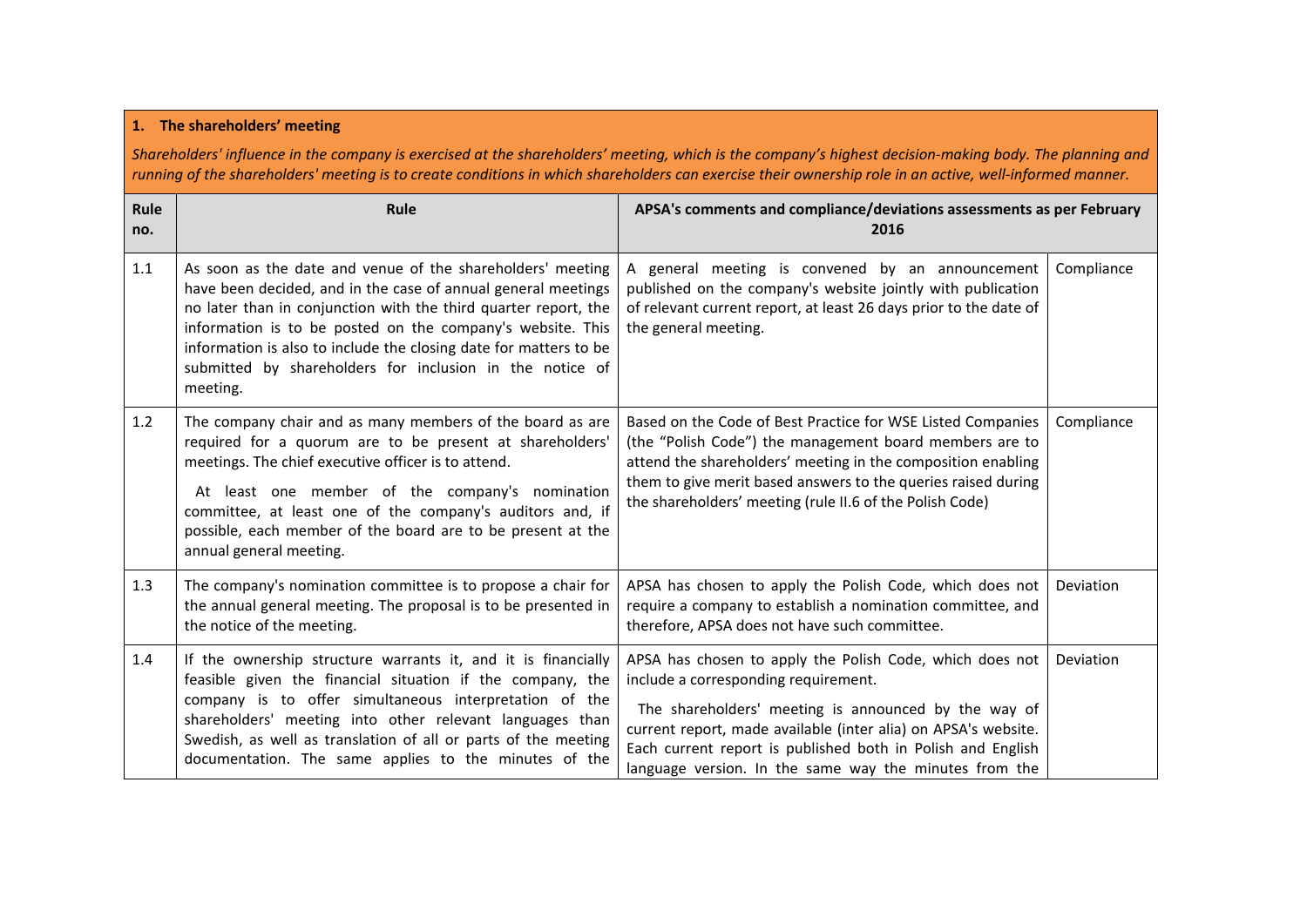|     | meeting.                                                                                                                                                                                                       | shareholders' meeting as well as all resolutions adopted on<br>such shareholders' meeting are published by the way of<br>current report in 2 language versions.                                                                                                                                                                                                                                                                                                                                                                                                                                                                                                                             |           |
|-----|----------------------------------------------------------------------------------------------------------------------------------------------------------------------------------------------------------------|---------------------------------------------------------------------------------------------------------------------------------------------------------------------------------------------------------------------------------------------------------------------------------------------------------------------------------------------------------------------------------------------------------------------------------------------------------------------------------------------------------------------------------------------------------------------------------------------------------------------------------------------------------------------------------------------|-----------|
| 1.5 | A shareholder, or a proxy representative of a shareholder, who<br>is neither a member of the board nor an employee of the<br>company is to be appointed to verify the minutes of the<br>shareholders' meeting. | APSA has chosen to apply the Polish Code, which does not<br>include a corresponding requirement.<br>The Polish Code of the Commercial Companies provide for<br>the minutes of the shareholders' meeting being drawn up by<br>the notary public. The minutes are attached to the register of<br>minutes of the shareholders' meeting, which register must be<br>kept by the company. Each shareholder is entitled to access<br>the register and may request excerpts from the register<br>(copies of the resolutions confirmed by the board). Moreover<br>the resolutions adopted at the shareholders' meeting are<br>published on the company's webpage in the form of a current<br>report. | Deviation |

### **2. The nomination committee**

The election and remuneration of the board of directors and the auditor are to be prepared in a structured, clearly stated, shareholder-governed process *which provides conditions for well‐informed decision‐making.*

The sole task of the nomination committee is to propose decisions to the shareholders' meeting regarding electoral and remuneration issues and, where applicable, procedural issues for the next nomination committee. Regardless of how they are appointed, members of the nomination committee are to promote the common interests of all shareholders. Committee members are not to reveal the content and details of nominations discussions unduly. Each member of the nomination committee is to consider carefully whether there is a conflict of interest before accepting the assignment.

| Rule<br>no. | Rule                                                                                                                        | APSA's comments and compliance/deviations assessments as per February<br>2016                                                                                          |           |
|-------------|-----------------------------------------------------------------------------------------------------------------------------|------------------------------------------------------------------------------------------------------------------------------------------------------------------------|-----------|
| 2.1         | The company is to have a nomination committee.<br>The nomination committee is to propose candidates for the                 | APSA has chosen to apply the Polish Code which does not<br>require a company to establish a nomination committee, and<br>therefore, APSA does not have such committee. | Deviation |
|             | post of chair and other members of the board, as well as fees<br>and other remuneration to each member of the board. In its | As Polish Code of the Commercial Companies provides for                                                                                                                |           |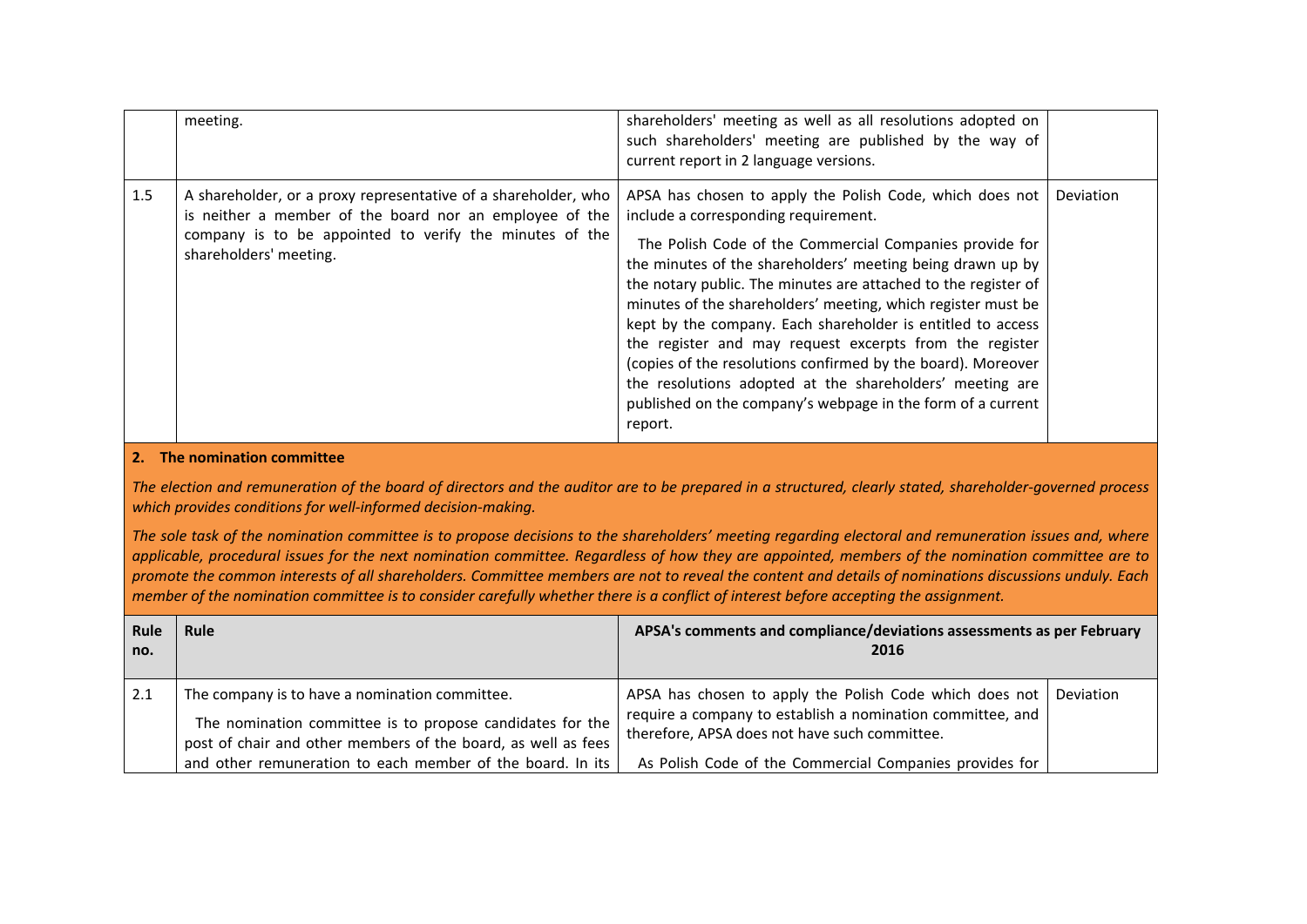|     | assessment of the board's evaluation and in its proposals in<br>accordance with rule 4.1, the nomination committee is to give<br>particular consideration to the requirements regarding breadth<br>and versatility on the board, as well as the requirement to strive<br>for gender balance.<br>The nomination committee is also to present proposals on the<br>election and remuneration of the statutory auditor. | two tier system APSA has separate management and<br>supervisory corporate bodies.<br>The company is managed by the management board,<br>whereas the supervision of the company is vested with the<br>supervisory board.<br>The members of the management board will be elected by<br>the supervisory board, which members will be in turn elected<br>by the shareholder's meeting.<br>The statutory auditor will be elected by the supervisory<br>board.<br>According to the bylaws of the shareholders' meeting each<br>shareholder is entitled to propose a candidate for the<br>supervisory board (13.1). |           |
|-----|---------------------------------------------------------------------------------------------------------------------------------------------------------------------------------------------------------------------------------------------------------------------------------------------------------------------------------------------------------------------------------------------------------------------|--------------------------------------------------------------------------------------------------------------------------------------------------------------------------------------------------------------------------------------------------------------------------------------------------------------------------------------------------------------------------------------------------------------------------------------------------------------------------------------------------------------------------------------------------------------------------------------------------------------|-----------|
| 2.2 | The shareholders' meeting is to appoint members of the<br>nomination committee or to specify how they are to be<br>appointed.                                                                                                                                                                                                                                                                                       | See above.                                                                                                                                                                                                                                                                                                                                                                                                                                                                                                                                                                                                   | Deviation |
|     | This decision is to include procedures for replacing members<br>of the nomination committee who leave before its work is<br>concluded.                                                                                                                                                                                                                                                                              |                                                                                                                                                                                                                                                                                                                                                                                                                                                                                                                                                                                                              |           |
| 2.3 | The nomination committee is to have at least three members,<br>one of whom is to be appointed committee chair.                                                                                                                                                                                                                                                                                                      | See above.                                                                                                                                                                                                                                                                                                                                                                                                                                                                                                                                                                                                   | Deviation |
|     | The majority of the members of the nomination committee<br>are to be independent of the company and its executive<br>management <sup>1</sup> . Neither the chief executive officer nor other<br>members of the executive management are to be members of<br>the nomination committee.                                                                                                                               |                                                                                                                                                                                                                                                                                                                                                                                                                                                                                                                                                                                                              |           |

 $<sup>1</sup>$  For assessment of independence with regard to the company and its management, see 4.4.</sup>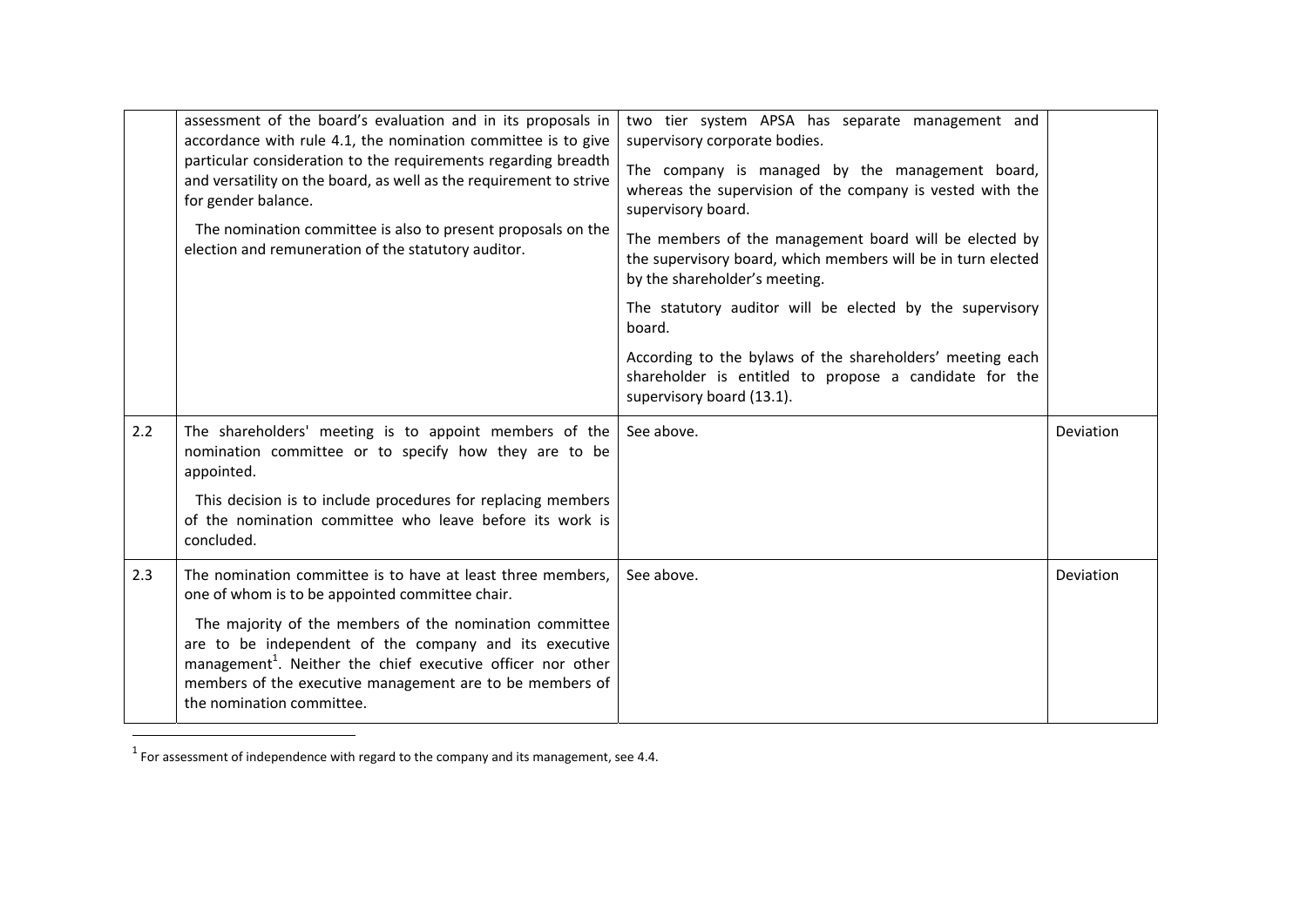|     | At least one member of the nomination committee is to be<br>independent of the company's largest shareholder in terms of<br>votes or any group of shareholders that act in concert in the<br>governance of the company.                                                                                                                                                                                                                                                                                                                                                                                                                                                     |                                                                                                                                                                                                                                                                                                      |           |
|-----|-----------------------------------------------------------------------------------------------------------------------------------------------------------------------------------------------------------------------------------------------------------------------------------------------------------------------------------------------------------------------------------------------------------------------------------------------------------------------------------------------------------------------------------------------------------------------------------------------------------------------------------------------------------------------------|------------------------------------------------------------------------------------------------------------------------------------------------------------------------------------------------------------------------------------------------------------------------------------------------------|-----------|
| 2.4 | Members of the board of directors may be members of the<br>nomination committee but may not constitute a majority<br>thereof. Neither the company chair nor any other member of<br>the board may chair the nomination committee.<br>If more than one member of the board is on the nomination<br>committee, no more than one of these may be dependent of a                                                                                                                                                                                                                                                                                                                 | See above.                                                                                                                                                                                                                                                                                           | Deviation |
| 2.5 | major shareholder in the company. <sup>2</sup><br>The company is to announce the names of members of the<br>nomination committee on its website no later than six months<br>before the annual general meeting. If any committee member<br>has been appointed by a particular owner, that owner's name is<br>to be stated. If any member leaves the committee, this<br>information is to be announced. If a new member is appointed<br>to the nomination committee, the corresponding information<br>about the new member is to be provided.<br>The website is also to provide information on how<br>shareholders may submit recommendations to the nomination<br>committee. | See above.                                                                                                                                                                                                                                                                                           | Deviation |
| 2.6 | The nomination committee's proposals are to be presented in<br>the notice of a shareholders' meeting where the elections of<br>board members or auditors are to be held as well as on the<br>company's website.<br>When the notice of the shareholders' meeting is issued, the                                                                                                                                                                                                                                                                                                                                                                                              | See above. However, in accordance with the Polish Code,<br>APSA publishes the basis for proposed candidates for the<br>company's Supervisory Board available to the company,<br>together with the professional CVs of the candidates within a<br>timeframe enabling a review of the documents and an | Deviation |

 $2$  For assessment of independence with regard to the company's major shareholders, see 4.5.

 $\sim$  10  $\pm$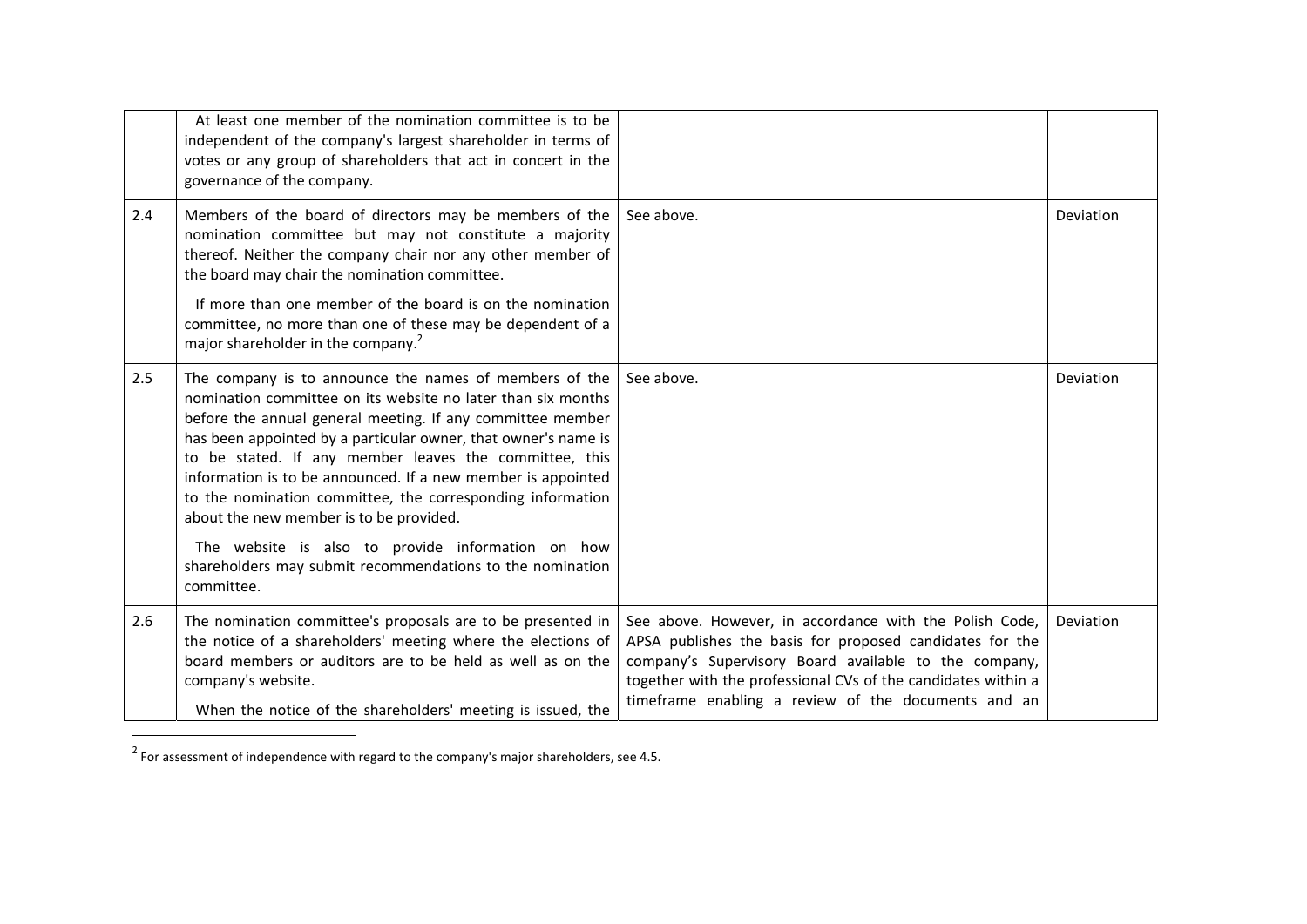| nomination committee is to issue a statement on the                                           | informed decision on a resolution. |  |
|-----------------------------------------------------------------------------------------------|------------------------------------|--|
| company's website explaining its proposals regarding the board                                |                                    |  |
| of directors with regard to the requirements concerning the                                   |                                    |  |
| composition of the board contained in Code rule 4.1. The                                      |                                    |  |
| committee is to provide specific explanation of its proposals                                 |                                    |  |
| with respect to the requirement to strive for gender balance                                  |                                    |  |
| contained in rule 4.1. If the outgoing chief executive officer is                             |                                    |  |
| nominated for the post of chair, reasons for this proposal are                                |                                    |  |
| also to be fully explained. The statement is also to include an                               |                                    |  |
| account of how the nomination committee has conducted its                                     |                                    |  |
| work.                                                                                         |                                    |  |
| The following information on candidates nominated for                                         |                                    |  |
| election or re-election to the board is to be posted on the                                   |                                    |  |
| company's website <sup>3</sup> :                                                              |                                    |  |
|                                                                                               |                                    |  |
| the candidate's year of birth, principal education and                                        |                                    |  |
| professional experience,                                                                      |                                    |  |
| any work performed for the company and other                                                  |                                    |  |
| significant professional commitments,                                                         |                                    |  |
|                                                                                               |                                    |  |
| any holdings of shares and other financial instruments                                        |                                    |  |
| in the company owned by the candidate or the<br>candidate's related natural or legal persons, |                                    |  |
|                                                                                               |                                    |  |
| whether the nomination committee, in accordance                                               |                                    |  |
| with Code rules 4.4 and 4.5, deems the candidate to be                                        |                                    |  |
| independent of the company and its executive                                                  |                                    |  |
| management, as well as of major shareholders in the                                           |                                    |  |
| company. Where circumstances exist that may call this                                         |                                    |  |
| independence<br>nomination<br>into<br>question,<br>the                                        |                                    |  |

 $3$  If a board member is nominated by a party other than the nomination committee, the nominating party is to submit the required information to the company, including the nominating party's assessment of the nominee's independence with regard to the company, its management and major shareholders in the company.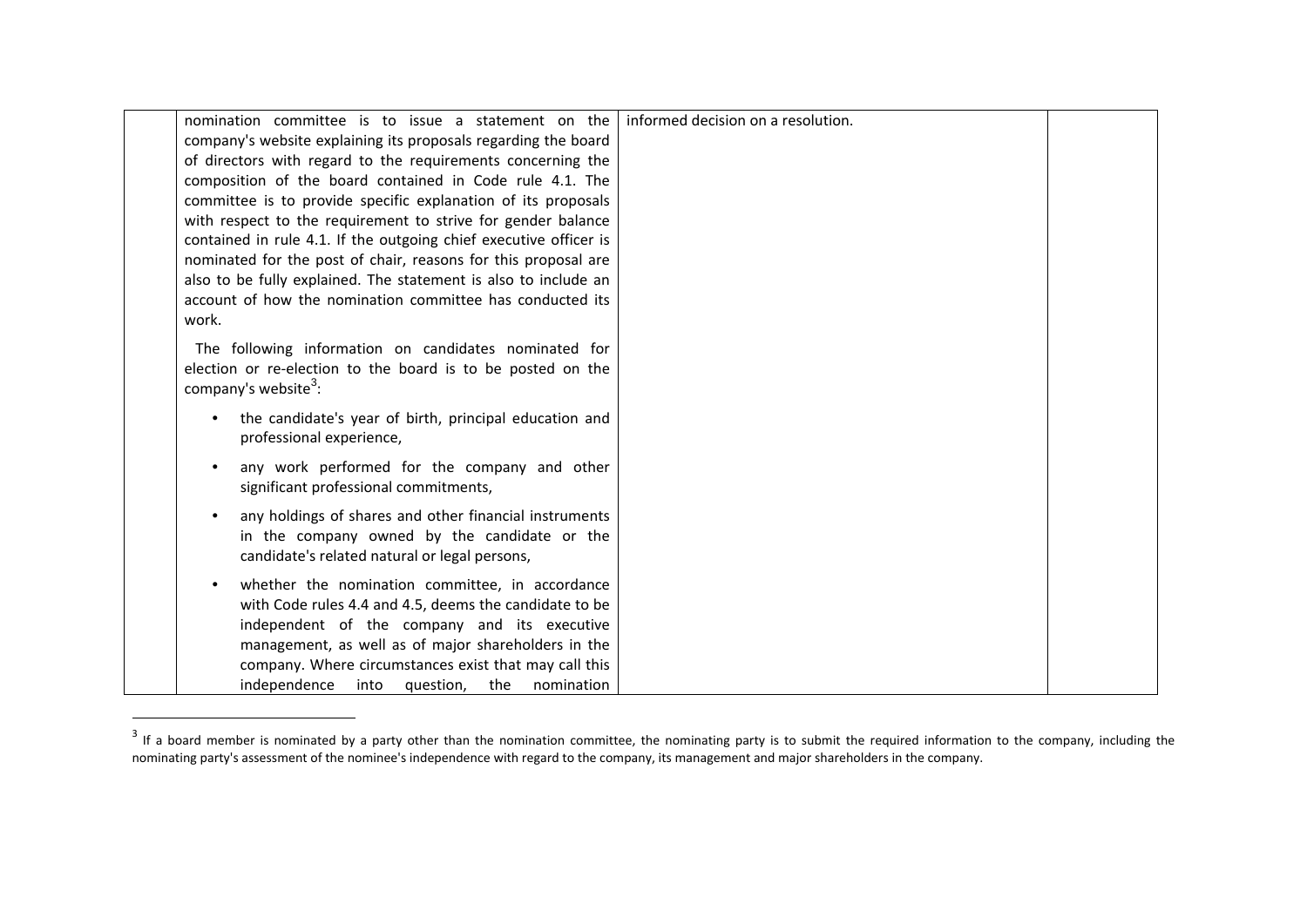|                                                                                                                 | committee is to justify its position regarding<br>candidates' independence,<br>in the case of re-election, the year that the person was<br>first elected to the board.                                                                                                                                                                                                                                                        |                                                                                                                                                                        |            |
|-----------------------------------------------------------------------------------------------------------------|-------------------------------------------------------------------------------------------------------------------------------------------------------------------------------------------------------------------------------------------------------------------------------------------------------------------------------------------------------------------------------------------------------------------------------|------------------------------------------------------------------------------------------------------------------------------------------------------------------------|------------|
| 2.7                                                                                                             | At a shareholders' meeting where the election of board<br>members or auditors is to be held, the nomination committee is<br>to present and explain its proposals with regard to the<br>requirements concerning composition of the board contained in<br>rule 4.1. The committee is to provide specific explanation of its<br>proposals with respect to the requirement to strive for gender<br>balance contained in rule 4.1. | APSA has chosen to apply the Polish Code which does not<br>require a company to establish a nomination committee, and<br>therefore, APSA does not have such committee. | Deviation  |
|                                                                                                                 | 3. The tasks of the board of directors                                                                                                                                                                                                                                                                                                                                                                                        |                                                                                                                                                                        |            |
| The board of directors is to manage the company's affairs in the interests of the company and all shareholders. |                                                                                                                                                                                                                                                                                                                                                                                                                               |                                                                                                                                                                        |            |
|                                                                                                                 |                                                                                                                                                                                                                                                                                                                                                                                                                               |                                                                                                                                                                        |            |
| Rule<br>no.                                                                                                     | Rule                                                                                                                                                                                                                                                                                                                                                                                                                          | APSA's comments and compliance/deviations assessments as per February<br>2016                                                                                          |            |
| 3.1                                                                                                             | The principle tasks of the board of directors include                                                                                                                                                                                                                                                                                                                                                                         | In accordance with the principles of the Polish two-tier board                                                                                                         | Compliance |
|                                                                                                                 | establishing the overall operational goals and strategy<br>of the company,                                                                                                                                                                                                                                                                                                                                                    | system, each of the listed tasks is performed either by APSA's<br>supervisory board or its management board.                                                           |            |
|                                                                                                                 | appointing, evaluating and, if necessary, dismissing the<br>chief executive officer,                                                                                                                                                                                                                                                                                                                                          |                                                                                                                                                                        |            |
|                                                                                                                 | defining appropriate guidelines to govern the<br>company's conduct in society, with the aim of ensuring<br>its long-term value creation capability,                                                                                                                                                                                                                                                                           |                                                                                                                                                                        |            |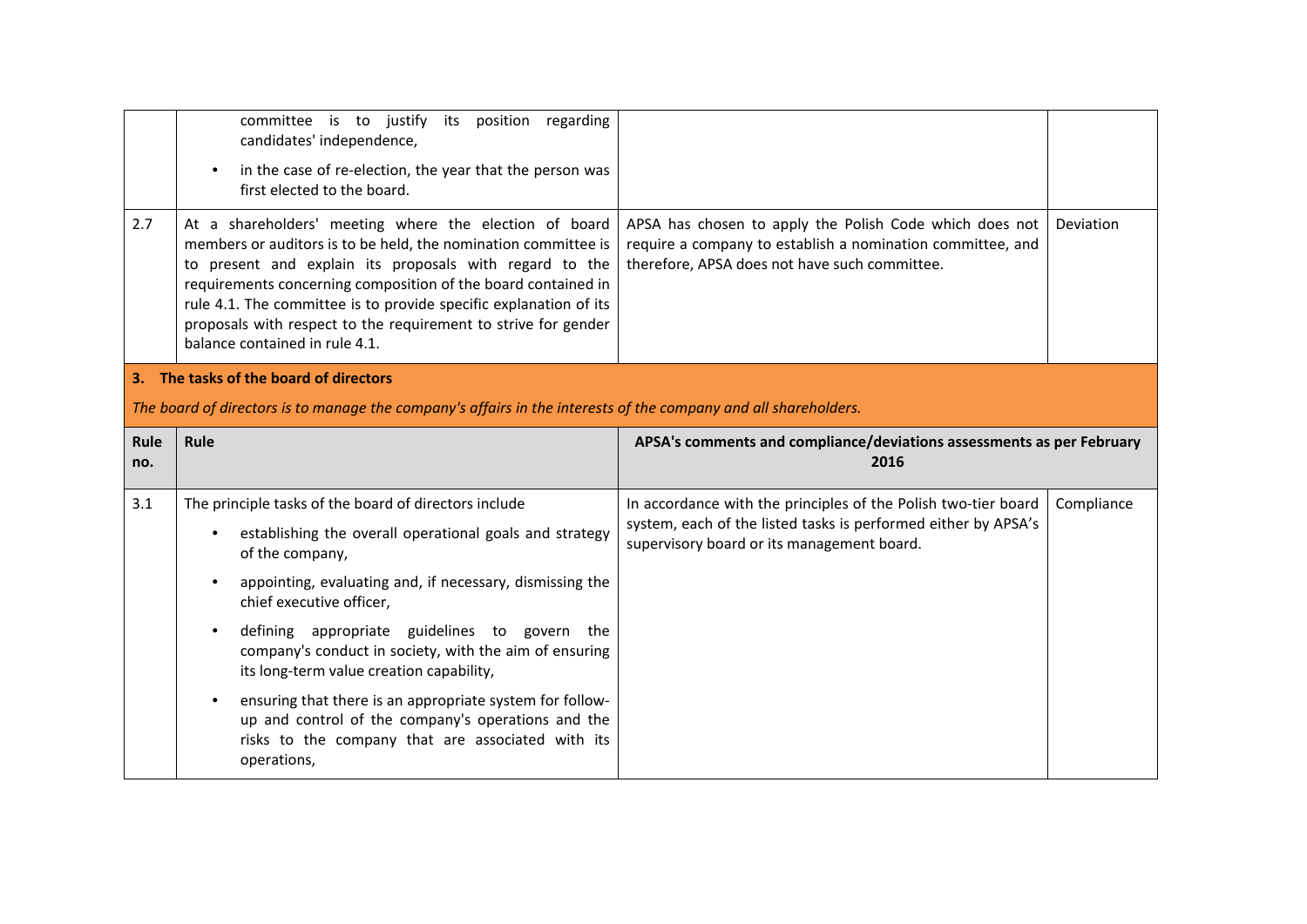|             | ensuring that there is a satisfactory process for<br>monitoring the company's compliance with laws and<br>other regulations relevant to the company's<br>operations, as well as the application of internal<br>guidelines, and<br>ensuring that the company's external communications<br>are characterized by openness, and that they are<br>accurate, reliable and relevant. |                                                                                                                                                                                                                                                                                                                                                      |            |
|-------------|-------------------------------------------------------------------------------------------------------------------------------------------------------------------------------------------------------------------------------------------------------------------------------------------------------------------------------------------------------------------------------|------------------------------------------------------------------------------------------------------------------------------------------------------------------------------------------------------------------------------------------------------------------------------------------------------------------------------------------------------|------------|
| 3.2         | The board is to approve any significant assignments the chief<br>executive officer has outside the company.                                                                                                                                                                                                                                                                   | According to the Polish Code of the Commercial Companies<br>the members of the management board are prohibited from<br>the competitive activities. "Significant assignments" as long as<br>they are not competitive are not regulated. However it is<br>customary to include such restrictions in the contract with the<br>management board members. | Deviation  |
|             |                                                                                                                                                                                                                                                                                                                                                                               |                                                                                                                                                                                                                                                                                                                                                      |            |
|             | 4. The size and composition of the board                                                                                                                                                                                                                                                                                                                                      |                                                                                                                                                                                                                                                                                                                                                      |            |
|             | The board is to have a size and composition that enables it to manage the company's affairs efficiently and with integrity.                                                                                                                                                                                                                                                   |                                                                                                                                                                                                                                                                                                                                                      |            |
| Rule<br>no. | Rule                                                                                                                                                                                                                                                                                                                                                                          | APSA's comments and compliance/deviations assessments as per February<br>2016                                                                                                                                                                                                                                                                        |            |
| 4.1         | The board is to have a composition appropriate to the<br>company's operations, phase of development and other<br>relevant circumstances. The board members elected by the<br>shareholders' meeting are collectively to exhibit diversity and<br>breadth of qualifications, experience and background. The<br>company is to strive for gender balance on the board.            | The positions of members of the management and<br>supervisory bodies have been awarded to specific persons<br>regardless of their gender, but based on their substantive<br>preparation and experience. Nevertheless, the composition of<br>the Issuer's bodies is largely dependent on the Company's<br>shareholders.                               | Deviation  |
| 4.2         | Deputies for directors elected by the shareholders' meeting are<br>not to be appointed.                                                                                                                                                                                                                                                                                       |                                                                                                                                                                                                                                                                                                                                                      | Compliance |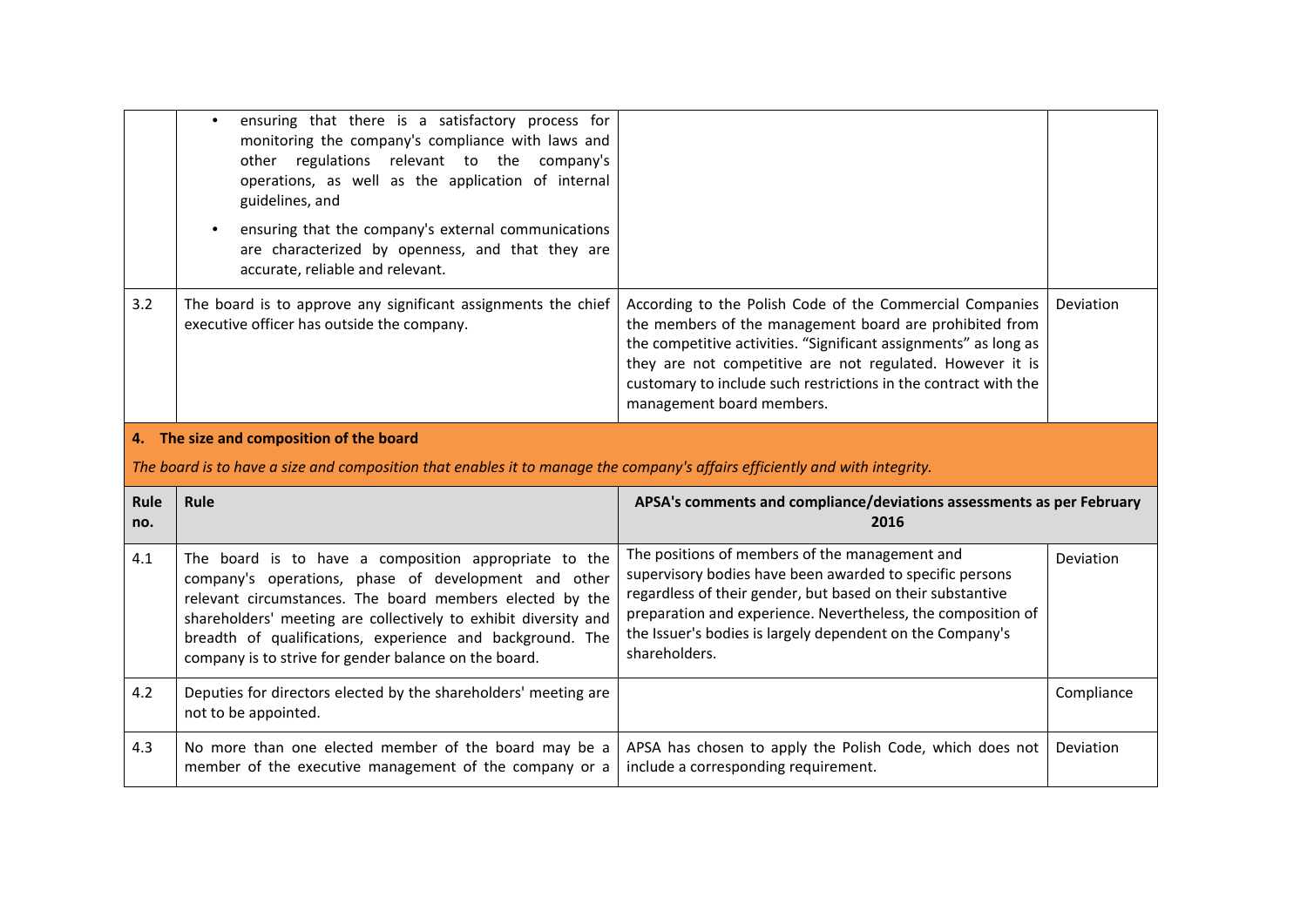|     | subsidiary. <sup>4</sup>                                                                                                                                                                                                                                                                                                                                                                                                                                                     |                                                                                                                                                                                                                                                                                                                                                                           |            |
|-----|------------------------------------------------------------------------------------------------------------------------------------------------------------------------------------------------------------------------------------------------------------------------------------------------------------------------------------------------------------------------------------------------------------------------------------------------------------------------------|---------------------------------------------------------------------------------------------------------------------------------------------------------------------------------------------------------------------------------------------------------------------------------------------------------------------------------------------------------------------------|------------|
| 4.4 | The majority of the directors elected by the shareholders'<br>meeting are to be independent of the company and its<br>executive management.                                                                                                                                                                                                                                                                                                                                  | Regards only the supervisory board, which is elected by the<br>shareholders' meeting thus independently from the company<br>and its executive management.                                                                                                                                                                                                                 | Compliance |
|     | A director's independence is to be determined by a general<br>assessment of all factors that may give cause to question the<br>individual's independence and integrity with regard to the<br>company or its executive management. Factors that should be<br>considered include <sup>5</sup> :<br>whether the individual is the chief executive officer or<br>has been the chief executive officer of the company or<br>a closely related company within the last five years, | In accordance with the Polish Code, APSA applies the<br>independence criteria set out in Annex II to the Commission<br>Recommendation of 15 February 2005 on the role of non-<br>executive or supervisory directors of listed companies and on<br>the committees of the (supervisory) board, which materially is<br>consistent with the requirements set out in the Code. |            |
|     | whether the individual is employed or has been<br>$\bullet$<br>employed by the company or a closely related company<br>within the last three years,                                                                                                                                                                                                                                                                                                                          |                                                                                                                                                                                                                                                                                                                                                                           |            |
|     | whether the individual receives a not insignificant<br>remuneration for advice or other services beyond the<br>remit of the board position from the company, a closely<br>related company or a person in the executive<br>management of the company,                                                                                                                                                                                                                         |                                                                                                                                                                                                                                                                                                                                                                           |            |
|     | whether the individual has or has within the last year<br>had a significant business relationship or other<br>significant financial dealings with the company or a<br>closely related company as a client, supplier or partner,                                                                                                                                                                                                                                              |                                                                                                                                                                                                                                                                                                                                                                           |            |

 $^4$  The chief executive officer and an executive chair of the board may thus not both be members of the board if the latter is also a member of the company's executive management. A member of the board may, however, be employed and receive remuneration from the company without being <sup>a</sup> member of the executive management, e.g. <sup>a</sup> member of the board who is honorary chair of the board or who acts as an "ambassador" for the company or similar.

<sup>&</sup>lt;sup>5</sup> The results of the nomination committee's deliberations are to be reported in accordance with the fourth bullet of the third paragraph in 2.6.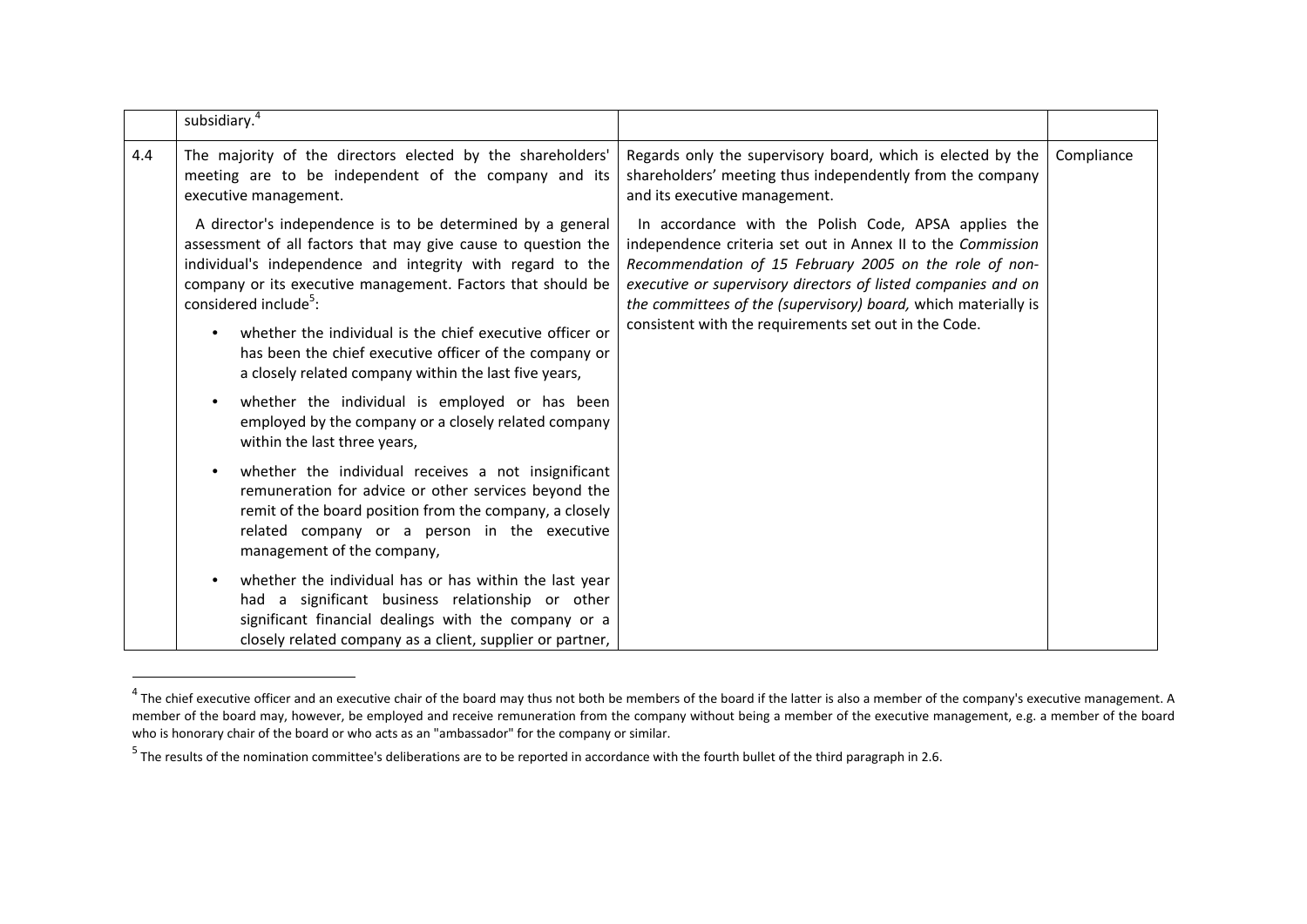either individually or as <sup>a</sup> member of the executive management, <sup>a</sup> member of the board or <sup>a</sup> major shareholder in <sup>a</sup> company with such <sup>a</sup> business relationship with the company, $6$ 

- whether the individual is or has within the last three years been <sup>a</sup> partner at, or has as an employee participated in an audit of the company conducted by, the company's or <sup>a</sup> closely related company's current or then auditor,
- whether the individual is <sup>a</sup> member of the executive management of another company if <sup>a</sup> member of the board of that company is <sup>a</sup> member of the executive management of the company, or
- whether the individual has <sup>a</sup> close family relationship with <sup>a</sup> person in the executive management or with another person named in the points above if that person's direct or indirect business with the company is of such magnitude or significance as to justify the opinion that the board member is not to be regarded as independent.

A closely related company is defined in this context as another company in which the company holds, directly or indirectly, at least ten per cent of the shares, ownership interest or votes, or a financial share that confers an entitlement of at least ten per cent of the yield. If the company owns more than 50 per cent of the shares, ownership interest or votes in another company, it is to be regarded as indirectly holding the latter company's ownership in other companies.

 $^6$  This point is not to be regarded as applicable to a normal business relationship as a customer of a bank.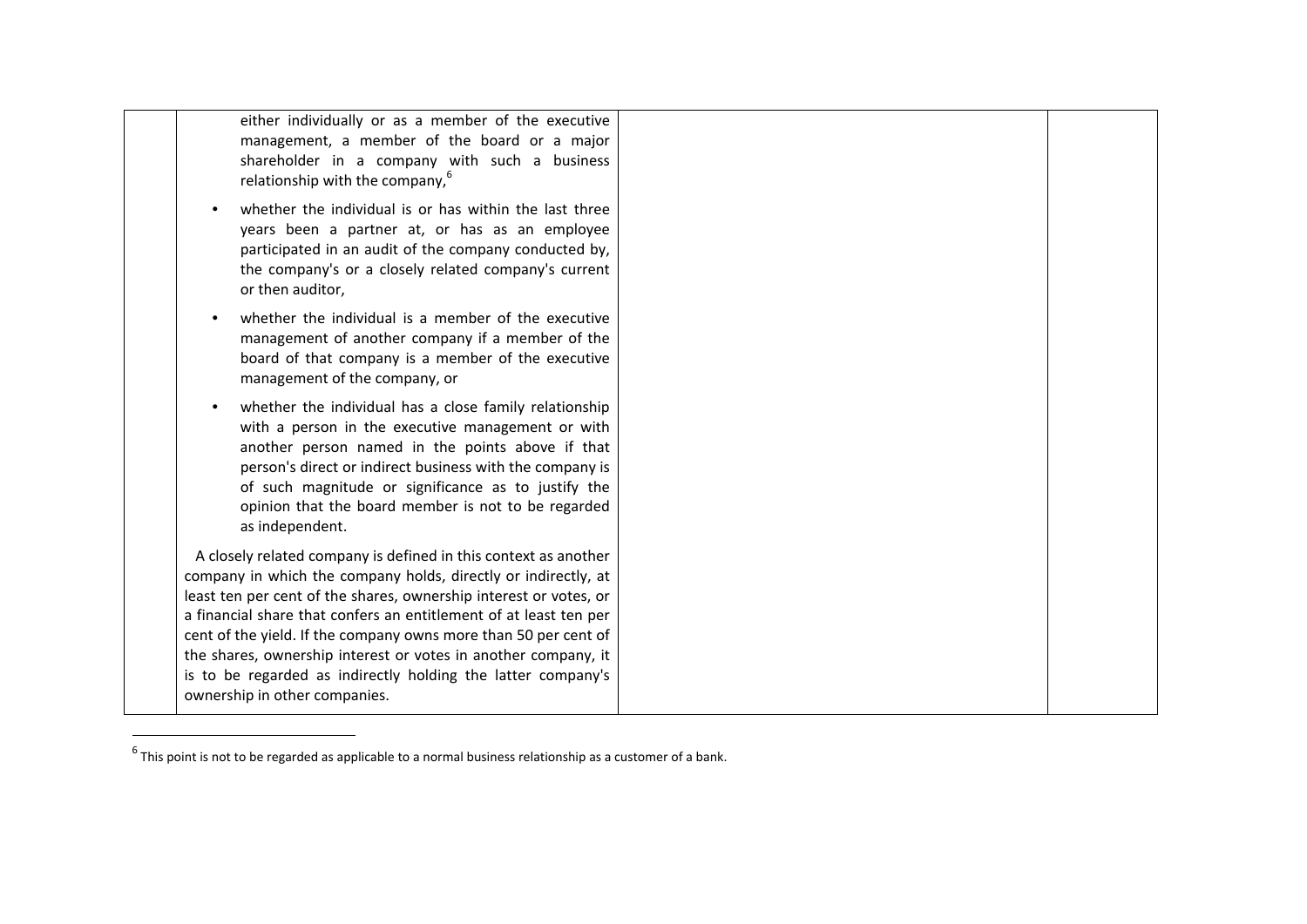| 4.5 | At least two of the members of the board who are independent<br>of the company and its executive management are also to be<br>independent in relation to the company's major shareholders.<br>In order to determine a board member's independence and<br>integrity, the extent of the member's direct and indirect<br>relationships with major shareholders is to be taken into<br>consideration. <sup>7</sup> A member of the board who is employed by or<br>is a board member of a company which is a major shareholder<br>is not to be regarded as independent.<br>In this context, a major shareholder is defined as controlling,<br>directly or indirectly, at least ten per cent of the shares or votes<br>in the company. If a company owns more than 50 per cent of<br>the shares, ownership interest or votes in another company,<br>the former is regarded as having indirect control of the latter<br>company's ownership in other companies. | The independent member must not be an employee of the<br>Company, or any of its subsidiaries or affiliates, or enter into<br>any actual and significant relationships with any shareholder<br>of the Company eligible to execute 5% or more of the total<br>number of votes represented by all shares. | Compliance |
|-----|----------------------------------------------------------------------------------------------------------------------------------------------------------------------------------------------------------------------------------------------------------------------------------------------------------------------------------------------------------------------------------------------------------------------------------------------------------------------------------------------------------------------------------------------------------------------------------------------------------------------------------------------------------------------------------------------------------------------------------------------------------------------------------------------------------------------------------------------------------------------------------------------------------------------------------------------------------|--------------------------------------------------------------------------------------------------------------------------------------------------------------------------------------------------------------------------------------------------------------------------------------------------------|------------|
| 4.6 | Nominees to positions on the board are to provide the<br>nomination committee with sufficient information to enable an<br>assessment of the candidate's independence as defined in 4.4<br>and 4.5.                                                                                                                                                                                                                                                                                                                                                                                                                                                                                                                                                                                                                                                                                                                                                       | APSA has chosen to apply the Polish Code which does not<br>require a company to establish a nomination committee, and<br>therefore, APSA does not have such committee.                                                                                                                                 | Deviation  |
| 4.7 | Members of the board are to be appointed for a period<br>extending no longer than to the end of the next annual general<br>meeting.                                                                                                                                                                                                                                                                                                                                                                                                                                                                                                                                                                                                                                                                                                                                                                                                                      | APSA has chosen to apply the Polish Code, which does not<br>include a corresponding requirement.<br>The members or the management board are elected for the<br>period of 3 years. The members of the supervisory board are<br>elected for the period of 3 years.                                       | Deviation  |
|     | 5. The tasks of directors<br>Directors are to devote the necessary time and care, and to ensure they have the competence required, to effectively safequard and promote the                                                                                                                                                                                                                                                                                                                                                                                                                                                                                                                                                                                                                                                                                                                                                                              |                                                                                                                                                                                                                                                                                                        |            |

<sup>&</sup>lt;sup>7</sup> The results of the nomination committee's deliberations are to be reported in accordance with the fourth bullet of the third paragraph in 2.6.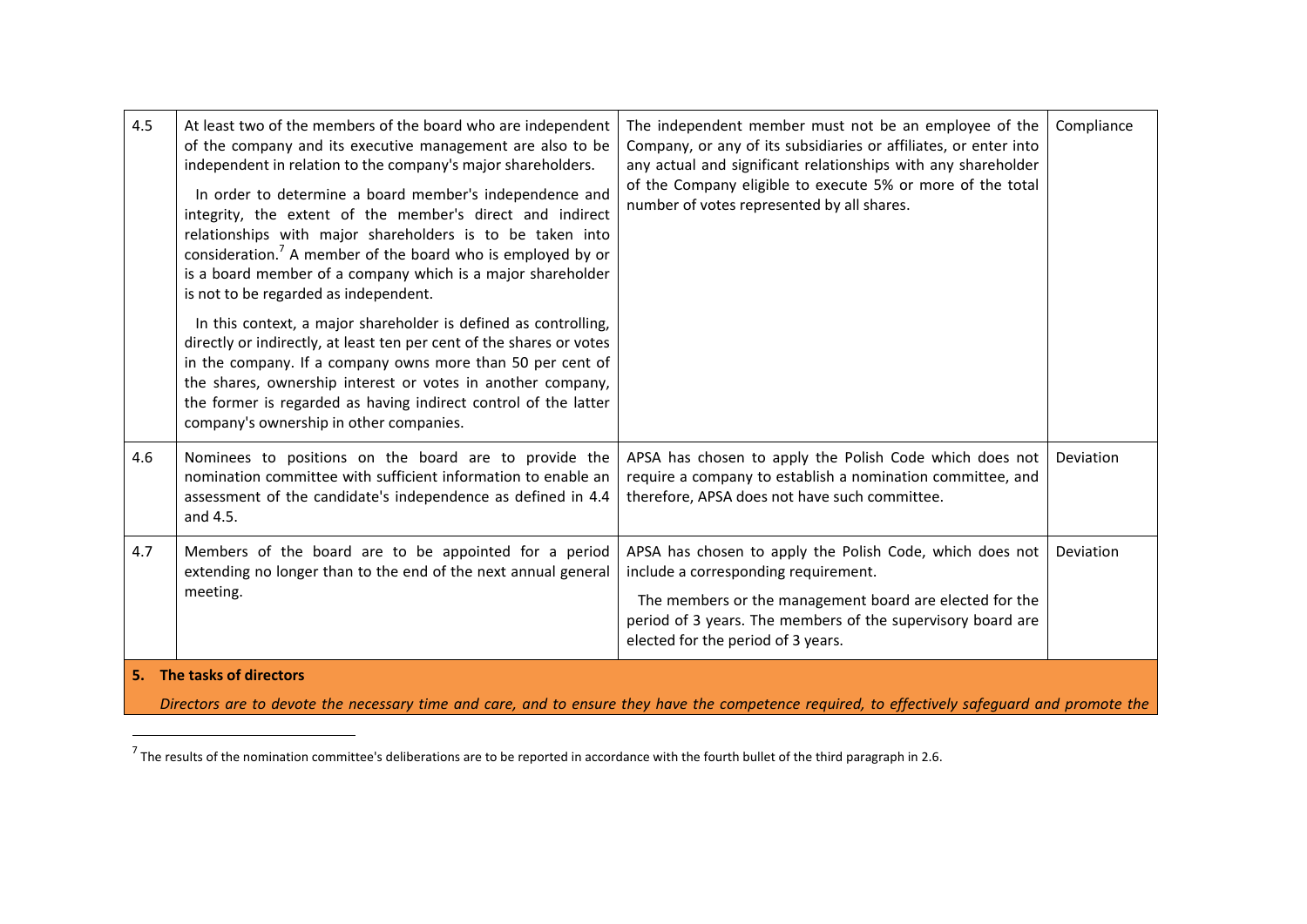|             | interests of the company and its owners. Each director is to act independently and with integrity in the interests of the company and all of its<br>shareholders.                                               |                                                                                                                                                         |            |  |
|-------------|-----------------------------------------------------------------------------------------------------------------------------------------------------------------------------------------------------------------|---------------------------------------------------------------------------------------------------------------------------------------------------------|------------|--|
| Rule<br>no. | Rule                                                                                                                                                                                                            | APSA's comments and compliance/deviations assessments as per February<br>2016                                                                           |            |  |
| 5.1         | Each director is to form an independent opinion on each matter<br>considered by the board and to request whatever information<br>he or she believes necessary for the board to make well-<br>founded decisions. |                                                                                                                                                         | Compliance |  |
| 5.2         | Each director is to continuously acquire the knowledge of the<br>company's operations, organisation, markets etc. that is<br>necessary to carry out the assignment.                                             |                                                                                                                                                         | Compliance |  |
|             | 6. The chair of the board                                                                                                                                                                                       |                                                                                                                                                         |            |  |
|             | The chair has a particular responsibility to ensure that the work of the board is well organised and conducted efficiently.                                                                                     |                                                                                                                                                         |            |  |
|             |                                                                                                                                                                                                                 | APSA's comments and compliance/deviations assessments as per February<br>2016                                                                           |            |  |
| Rule<br>no. | Rule                                                                                                                                                                                                            |                                                                                                                                                         |            |  |
| 6.1         | The chair of the board is to be elected by the shareholders'<br>meeting. If the chair relinquishes the position during the<br>mandate period, the board is to elect a chair from among its                      | As Polish Code of the Commercial Companies provides for<br>two tier system APSA has separate management and<br>supervisory corporate bodies.            | Deviation  |  |
|             | members to serve until a new chair has been elected by the<br>shareholders' meeting.                                                                                                                            | The company is managed by the management board,<br>whereas the supervision of the company is vested with the<br>supervisory board.                      |            |  |
|             |                                                                                                                                                                                                                 | The members of the management board will be elected by<br>the supervisory board, which members will be in turn elected<br>by the shareholder's meeting. |            |  |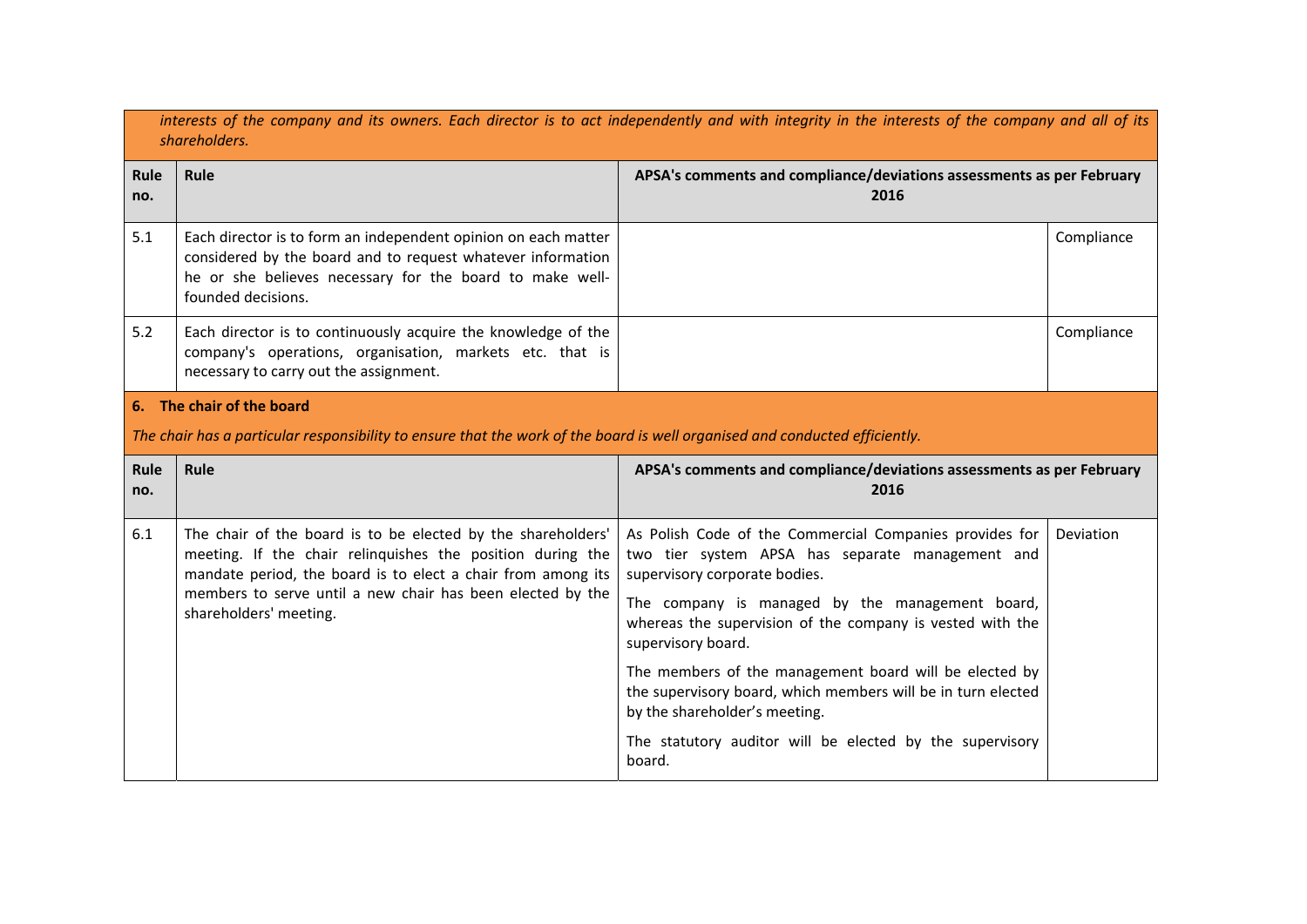|     |                                                                                                                                                                                                                                                                                                                                                                                       | According to the bylaws of the shareholders' meeting each<br>shareholder is entitled to propose a candidate for the<br>supervisory board (13.1).<br>According to the bylaws of the supervisory board the<br>supervisory board elects the chairman and the vice-chairman<br>of the supervisory board. |            |
|-----|---------------------------------------------------------------------------------------------------------------------------------------------------------------------------------------------------------------------------------------------------------------------------------------------------------------------------------------------------------------------------------------|------------------------------------------------------------------------------------------------------------------------------------------------------------------------------------------------------------------------------------------------------------------------------------------------------|------------|
| 6.2 | If the chair of the board is an employee of the company or has<br>duties assigned by the company in addition to his or her<br>responsibilities as chair, the division of work and responsibilities<br>between the chair and the chief executive officer is to be clearly<br>stated in the board's statutory Rules of Procedure and its<br>Instruction to the Chief Executive Officer. | The chair of the management board is also an employee of<br>the company. However, as that person is also the CEO of the<br>company, it should not be necessary to state the division of<br>work as stipulated in the Code.                                                                           | Compliance |
| 6.3 | The chair is to ensure that the work of the board is conducted<br>efficiently and that the board fulfils its obligations. In particular,<br>the chair is to                                                                                                                                                                                                                           | In APSA the chair/president of the management board<br>performs as the Chief Executive Officer. All the obligations are<br>vested with the chair (president of the management board).                                                                                                                | Compliance |
|     | • organise and lead the work of the board to create the best<br>possible conditions for the board's activities,                                                                                                                                                                                                                                                                       | There is no regulation in the management board / supervisory<br>board bylaws / APSA's articles of association or the Polish                                                                                                                                                                          |            |
|     | • ensure that new board members receive the necessary<br>introductory training, as well as any other training that the chair<br>and member agree is appropriate,                                                                                                                                                                                                                      | Code corresponding with such rule, however such tasks seem<br>quite obvious be the responsibility of the chairman of the<br>management board.                                                                                                                                                        |            |
|     | • ensure that the board regularly updates and develops its<br>knowledge of the company,                                                                                                                                                                                                                                                                                               |                                                                                                                                                                                                                                                                                                      |            |
|     | • be responsible for contacts with the shareholders regarding<br>ownership issues and communicate shareholders' views to the<br>board,                                                                                                                                                                                                                                                |                                                                                                                                                                                                                                                                                                      |            |
|     | • ensure that the board receives sufficient information and<br>documentation to enable it to conduct its work,                                                                                                                                                                                                                                                                        |                                                                                                                                                                                                                                                                                                      |            |
|     | • in consultation with the chief executive officer, draw up                                                                                                                                                                                                                                                                                                                           |                                                                                                                                                                                                                                                                                                      |            |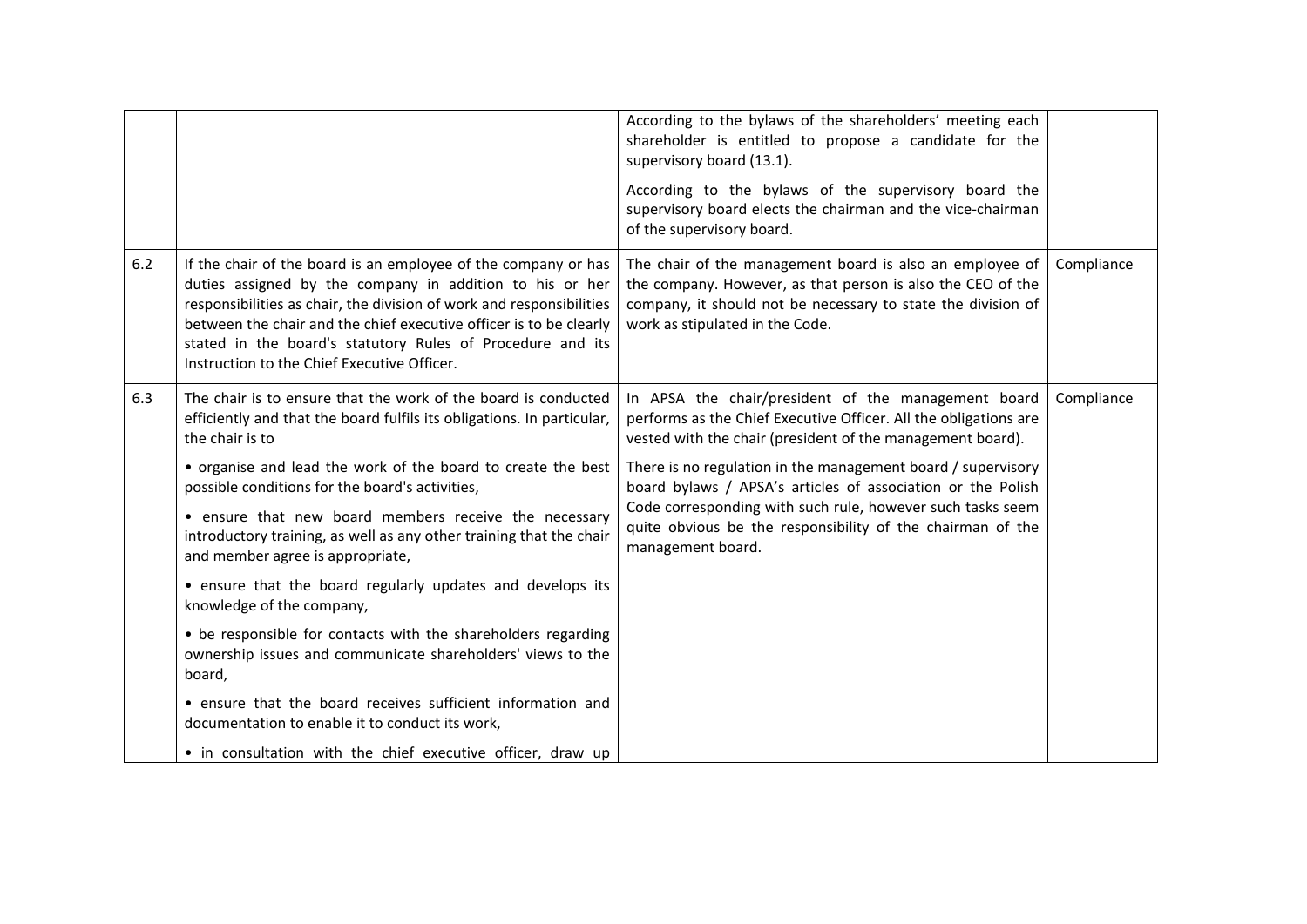| proposed agendas for the board's meetings,                 |  |
|------------------------------------------------------------|--|
| • verify that the board's decisions are implemented, and   |  |
| • ensure that the work of the board is evaluated annually. |  |

### **7. Board procedures**

The formal procedures for the work of the board of directors are to be stipulated by the board. These procedures are to be clear and well documented. To enable the board to make well-founded decisions, the chief executive officer is to provide it with the necessary background information and *documentation for its work, both before and between board meetings.*

| Rule<br>no. | Rule                                                                                                                                                                                           | APSA's comments and compliance/deviations assessments as per February<br>2016                                                                                                                                                                                                                                                                                                                                                                                                                                                                                                                                                                                                                                                                                                                        |            |
|-------------|------------------------------------------------------------------------------------------------------------------------------------------------------------------------------------------------|------------------------------------------------------------------------------------------------------------------------------------------------------------------------------------------------------------------------------------------------------------------------------------------------------------------------------------------------------------------------------------------------------------------------------------------------------------------------------------------------------------------------------------------------------------------------------------------------------------------------------------------------------------------------------------------------------------------------------------------------------------------------------------------------------|------------|
| 7.1         | The board is to review the relevance and appropriateness of its<br>statutory Rules of Procedure, Instruction to the Chief Executive<br>Officer and Reporting Instruction at least once a year. | Please see 6.3 for the difference between CEO and the<br>chairman of the management board. There is no obligation<br>for the supervisory board (or any other corporate body) to<br>review the management board's bylaws. However as the<br>supervisory board is entitled to adopt the management<br>board's bylaws the supervisory board is also entitled to<br>change them if necessary.<br>There are no rules as to how often the supervisory board's<br>bylaws are reviewed. If there is a new legislation requiring<br>changes in the supervisory board's bylaws or new<br>corporate governance rules requiring the same are<br>introduced, the bylaws would be changed to comply with<br>the new legislation / new corporate governance rules.<br>There is no separate instruction for the CEO. | Deviation  |
| 7.2         | If the board establishes special committees to prepare its<br>decisions on specific issues, its Rules of Procedure are to specify<br>the duties and decision-making powers that the board has  | There is an Audit Committee and a Remuneration Committee<br>at APSA and there are rules for their procedures. There are no<br>official rules for the revision of procedures, it is dependent on                                                                                                                                                                                                                                                                                                                                                                                                                                                                                                                                                                                                      | Compliance |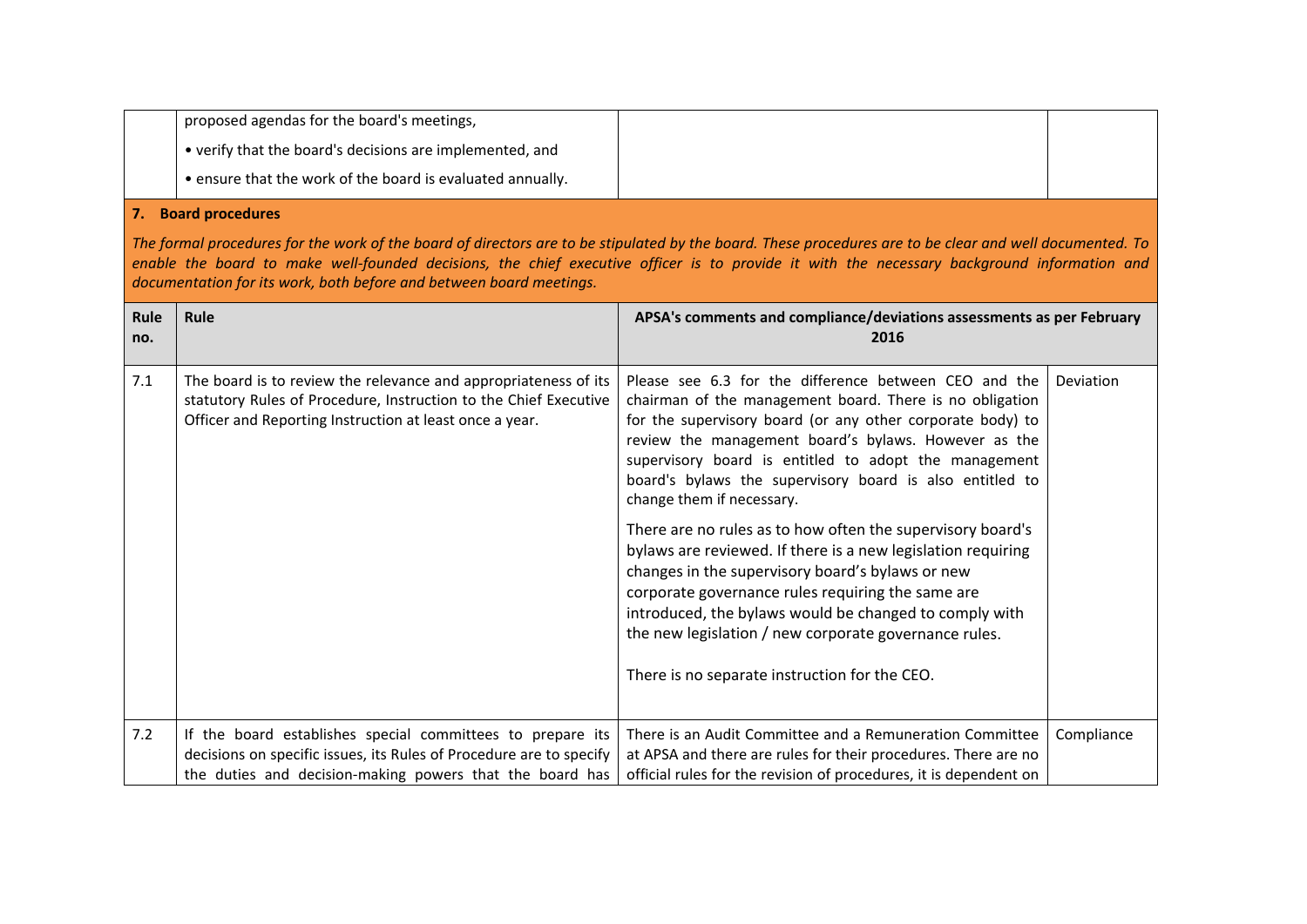|     | delegated to these committees and how the committees are to<br>report to the board. Committees are to keep minutes of their<br>meetings and the minutes are to be made available to the<br>board.<br>An audit committee <sup>8</sup> is to comprise no fewer than three board                                                                                                                                                                                                                                                                                             | the supervisory board.<br>At least one Audit Committee member shall be an<br>independent member.                                                                                                                                                                                                                                                                                                                                                                                                                                                                                                                                                                              |           |
|-----|---------------------------------------------------------------------------------------------------------------------------------------------------------------------------------------------------------------------------------------------------------------------------------------------------------------------------------------------------------------------------------------------------------------------------------------------------------------------------------------------------------------------------------------------------------------------------|-------------------------------------------------------------------------------------------------------------------------------------------------------------------------------------------------------------------------------------------------------------------------------------------------------------------------------------------------------------------------------------------------------------------------------------------------------------------------------------------------------------------------------------------------------------------------------------------------------------------------------------------------------------------------------|-----------|
|     | members. The majority of the members of the committee are<br>be independent of the company and its executive<br>to<br>management. At least one of the committee members who are<br>independent of the company and its executive management is<br>also to be independent of the company's major shareholders. <sup>9</sup>                                                                                                                                                                                                                                                 |                                                                                                                                                                                                                                                                                                                                                                                                                                                                                                                                                                                                                                                                               |           |
| 7.3 | The board is responsible for ensuring that the company has<br>good internal controls.<br>The board is to ensure that the company has formalised<br>routines to ensure that approved principles for financial<br>reporting and internal controls are applied, and that the<br>company's financial reports are produced in accordance with<br>legislation, applicable accounting standards and other<br>requirements for listed companies.<br>For companies that do not have a separate internal audit<br>function, the board of directors is to evaluate the need for such | The Management Board is responsible for controlling the<br>operating activities of the Company, including the internal<br>and risk management processes. There are, however, no<br>formal procedures within the Company, instructions or<br>specialized units for the management of internal audit<br>processes, risk management and compliance. Third parties<br>providing advisory services, including legal advisory and<br>auditing services are in regular and direct contact with the<br>Company's Management Board. The financial reports are<br>prepared in accordance with applicable rules and regulations<br>and instructions from the company's auditor and audit | Deviation |
|     | a function annually and to explain its decision in its report on                                                                                                                                                                                                                                                                                                                                                                                                                                                                                                          | committee, although there are no internal written routines in                                                                                                                                                                                                                                                                                                                                                                                                                                                                                                                                                                                                                 |           |

 $^8$  Stipulations on the appointment of an audit committee and the tasks of the committee are to be found in chapter 8, sections 49 a-b of the Swedish Companies Act (2005:551). Chapter 8, section 49a, paragraph 2 of the Act states that the entire board may perform the tasks of the audit committee.

 $^9$  Chapter 8, section 49a, paragraph 1 of the Swedish Companies Act (2005:551) states that members of the committee may not be employees of the company, and that at least one committee member is to be independent of the company and its executive management, as well as the company's major shareholders. This member must also have auditing or accounting competence. For assessment of independence, see 4.4 and 4.5.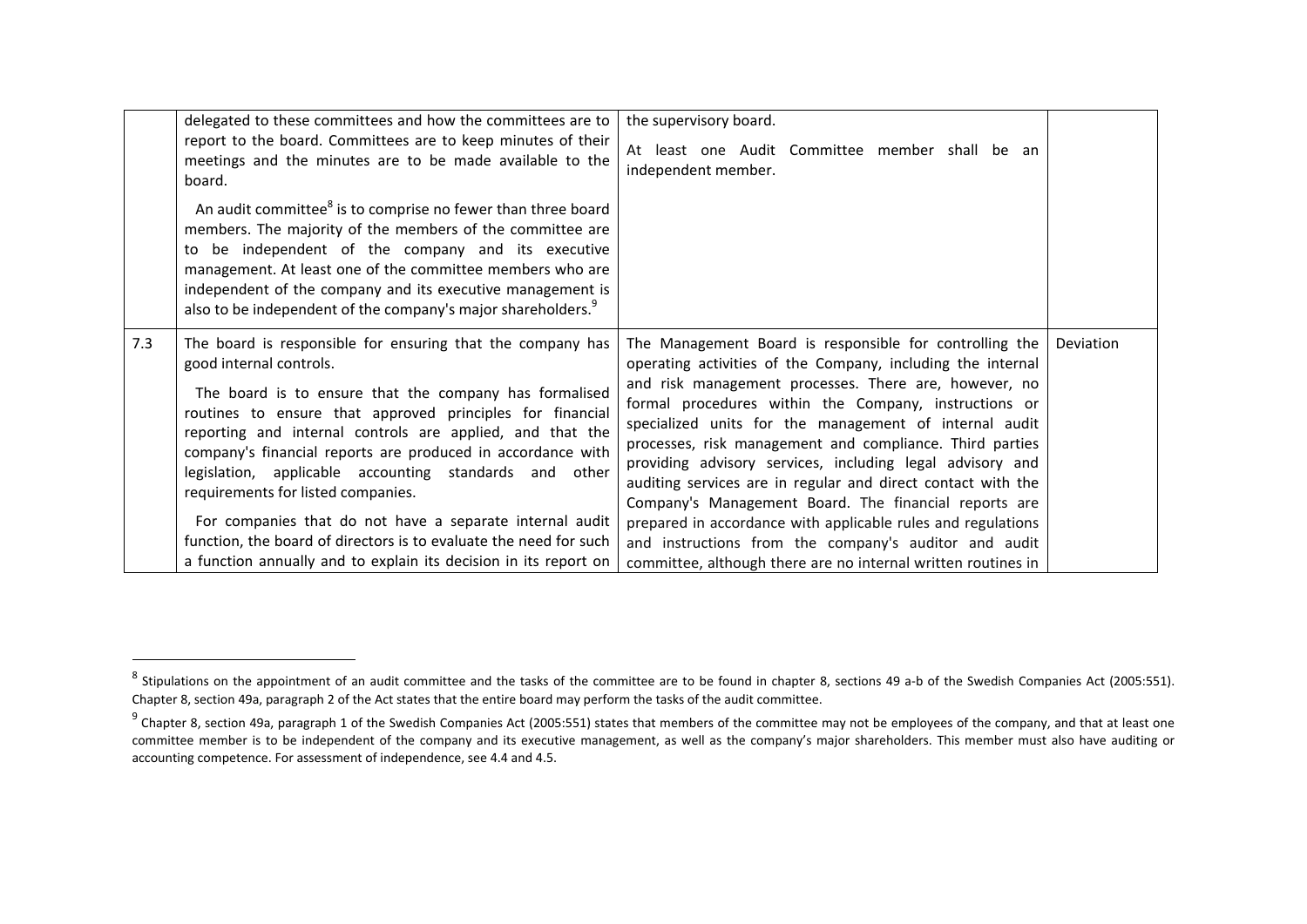|                 | internal controls in the company's corporate governance<br>report. <sup>10</sup>                                                                                                                                                                                          | relation to internal control as regards financial reporting.                                                                                                                                                                                                                                                                                                                                                                                                                                                               |            |  |
|-----------------|---------------------------------------------------------------------------------------------------------------------------------------------------------------------------------------------------------------------------------------------------------------------------|----------------------------------------------------------------------------------------------------------------------------------------------------------------------------------------------------------------------------------------------------------------------------------------------------------------------------------------------------------------------------------------------------------------------------------------------------------------------------------------------------------------------------|------------|--|
| 7.4             | The description of the company's internal controls included in<br>the corporate governance report is also to include the board's<br>measures for monitoring that the internal controls related to<br>financial reports and reporting to the board function<br>adequately. | The Management Board is responsible for controlling the<br>operating activities of the Company, including the internal<br>and risk management processes. There are, however, no<br>formal procedures within the Company, instructions or<br>specialized units for the management of internal audit<br>processes, risk management and compliance. Third parties<br>providing advisory services, including legal advisory and<br>auditing services are in regular and direct contact with the<br>Company's Management Board. | Deviation  |  |
| 7.5             | At least once a year, the board is to meet the company's<br>statutory auditor without the chief executive officer or any<br>other member of the executive management present.                                                                                             | CEO is a board member so not applicable                                                                                                                                                                                                                                                                                                                                                                                                                                                                                    | Deviation  |  |
| 7.6             | The board of directors is to ensure that the company's six- or<br>nine-month report is reviewed by the statutory auditor.                                                                                                                                                 | APSA semi-annual report is obligatorily reviewed by auditors                                                                                                                                                                                                                                                                                                                                                                                                                                                               | Compliance |  |
| 8.              | Evaluation of the board of directors and the chief executive officer                                                                                                                                                                                                      |                                                                                                                                                                                                                                                                                                                                                                                                                                                                                                                            |            |  |
|                 | Regular and systematic evaluation forms the basis for assessment of the performance of the board and the chief executive officer and for the continuous<br>development of their work.                                                                                     |                                                                                                                                                                                                                                                                                                                                                                                                                                                                                                                            |            |  |
| $DI - I DI - I$ |                                                                                                                                                                                                                                                                           | A D C A L<br>santa and consultance (deviations cooperants on $\cdot$                                                                                                                                                                                                                                                                                                                                                                                                                                                       |            |  |

| Rule<br>no. | <b>Rule</b>                                                                                                                                                                                                                                                                                                                                                                                                         | APSA's comments and compliance/deviations assessments as per February<br>2016 |  |
|-------------|---------------------------------------------------------------------------------------------------------------------------------------------------------------------------------------------------------------------------------------------------------------------------------------------------------------------------------------------------------------------------------------------------------------------|-------------------------------------------------------------------------------|--|
| 8.1         | The board of directors is to evaluate its work annually, using a $\vert$ The supervisory board/management board needs to evaluate $\vert$ Compliance<br>systematic and structured process, with the aim of developing   its work annually, providing the shareholders' meeting with  <br>the board's working methods and efficiency. The results of this   an annual report. Shareholders' Meeting acknowledges the | performance of duties by the Management Board and                             |  |

 $^{10}$  The inclusion in the company's corporate governance report of a report on internal controls and risk management in connection with financial reporting is a requirement stipulated in chapter 6, section 6, paragraph 2, bullet 2 of the Annual Accounts Act (1995:1554).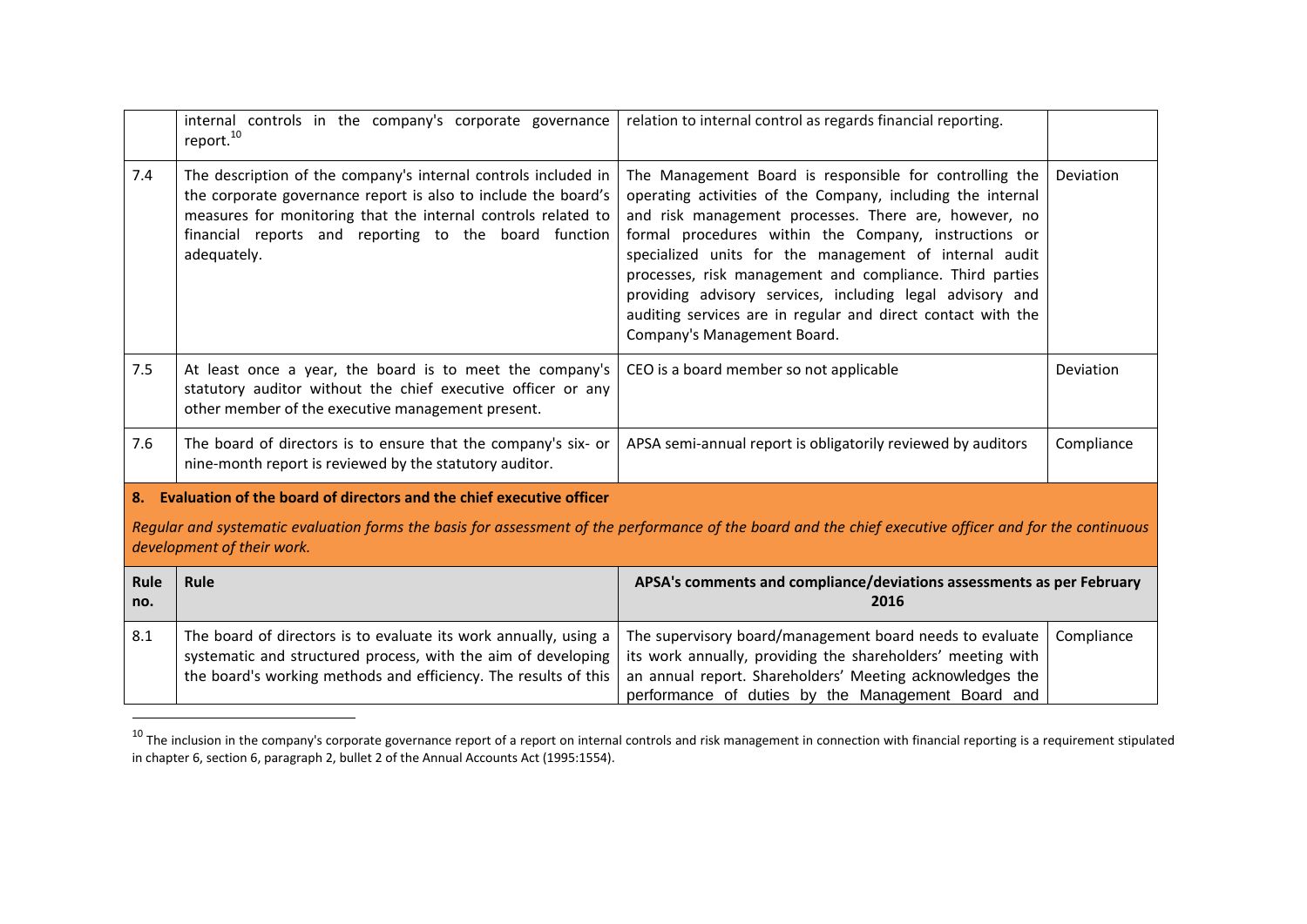|             | evaluation are to be reported to the nomination committee.                                                                                                                                                                                                                                            | Supervisory Board members duties.                                                                                                                                                                                                                      |            |
|-------------|-------------------------------------------------------------------------------------------------------------------------------------------------------------------------------------------------------------------------------------------------------------------------------------------------------|--------------------------------------------------------------------------------------------------------------------------------------------------------------------------------------------------------------------------------------------------------|------------|
|             | The corporate governance report is to state how the board<br>evaluation was conducted and reported.                                                                                                                                                                                                   |                                                                                                                                                                                                                                                        |            |
| 8.2         | The board is to continuously evaluate the work of the chief<br>executive officer. The board is to examine this issue formally at<br>least once a year, and no member of the executive<br>management is to be present during this formal evaluation<br>process.                                        | Please see 6.3 for the difference between CEO and the<br>chairman of the management board. The members of the<br>corporate bodies (management board / supervisory board)<br>are evaluated at least once a year by the annual shareholders'<br>meeting. | Compliance |
|             |                                                                                                                                                                                                                                                                                                       | CEO is a board member therefore his work is evaluated by the<br>shareholders' meeting.                                                                                                                                                                 |            |
|             |                                                                                                                                                                                                                                                                                                       | No special regulation for CEO who is not a board member.                                                                                                                                                                                               |            |
|             | 9. Remuneration <sup>11</sup> of the board and executive management <sup>12</sup>                                                                                                                                                                                                                     |                                                                                                                                                                                                                                                        |            |
|             | The company is to have formal and openly stated processes for deciding on remuneration of members of the board and the executive management.                                                                                                                                                          |                                                                                                                                                                                                                                                        |            |
| operations. | Remuneration and other terms of employment of members of the board and the executive management are to be designed with the aim of ensuring that<br>the company has access to the competence required at a cost appropriate to the company, and that they have the intended effects for the company's |                                                                                                                                                                                                                                                        |            |
| Rule<br>no. | Rule                                                                                                                                                                                                                                                                                                  | APSA's comments and compliance/deviations assessments as per February<br>2016                                                                                                                                                                          |            |
| 9.1         | The board is to establish a remuneration committee, whose<br>main tasks are to:                                                                                                                                                                                                                       |                                                                                                                                                                                                                                                        | Compliance |
|             | prepare the board's decisions on issues concerning                                                                                                                                                                                                                                                    |                                                                                                                                                                                                                                                        |            |

<sup>&</sup>lt;sup>11</sup> For the purposes of this chapter, remuneration is defined as (i) fixed salaries and fees, (ii) variable remuneration, including share and share-price related incentive programmes, (iii) pension schemes, and (iv) other financial benefits.

 $^{12}$  The term "board and the executive management" refers to individuals whose compensation and benefits are to be reported separately by the company according to chapter 5, section 20, paragraphs 1 and 3 of the Annual Accounts Act, (1995:1554), i.e. members of the board, the chief executive officer and each member of the company's executive management. The term executive management refers to this same group of people with the exception of members of the board.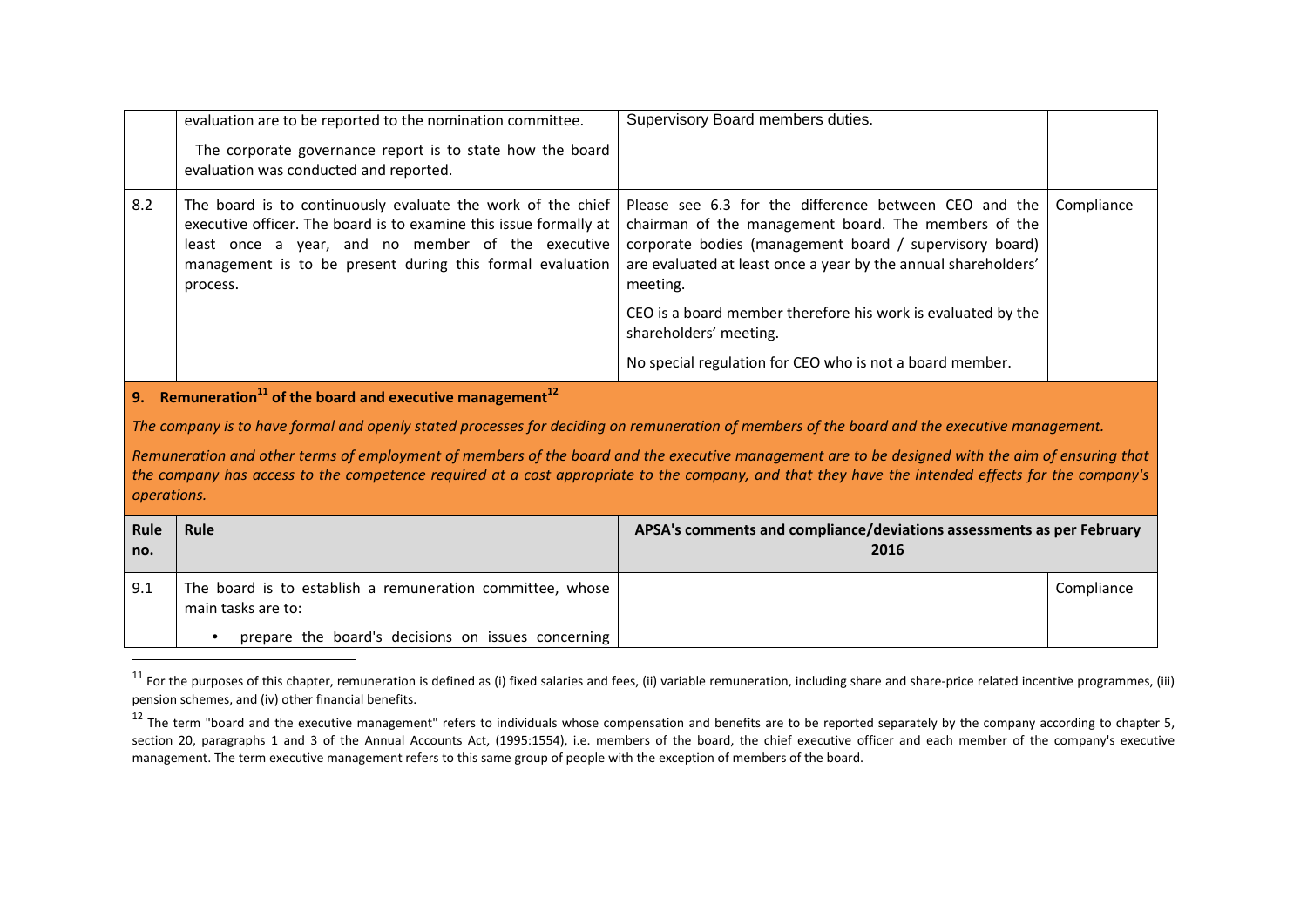|     | principles for remuneration, remunerations and other<br>terms of employment for the executive management,<br>monitor and evaluate programmes for variable<br>remuneration, both ongoing and those that have ended<br>during the year, for the executive management, and<br>monitor and evaluate the application of the guidelines<br>for remuneration of the board and executive<br>management that the annual general meeting is legally<br>obliged to establish <sup>13</sup> , as well as the current<br>remuneration structures and levels in the company. |                                                                                                                                                                                                                                                                                                                                                                                                                                                                                                                                            |            |
|-----|----------------------------------------------------------------------------------------------------------------------------------------------------------------------------------------------------------------------------------------------------------------------------------------------------------------------------------------------------------------------------------------------------------------------------------------------------------------------------------------------------------------------------------------------------------------|--------------------------------------------------------------------------------------------------------------------------------------------------------------------------------------------------------------------------------------------------------------------------------------------------------------------------------------------------------------------------------------------------------------------------------------------------------------------------------------------------------------------------------------------|------------|
| 9.2 | The chair of the board may chair the remuneration committee.<br>The other shareholders' meeting-elected members of the<br>committee are to be independent of the company and its<br>executive management. <sup>14</sup><br>If the board considers it is more appropriate, the entire board<br>may perform the remuneration committee's tasks, on condition<br>that no board member who is also a member of the executive<br>management participates in this work.                                                                                              | The Remuneration Committee shall comprise at least two<br>Supervisory Board members, including the Committee's<br>Chairperson. The Remuneration Committee members shall be<br>appointed by the Supervisory Board among its members in<br>accordance with the Articles of Association and the Rules of<br>the Supervisory Board. As the members of the Supervisory<br>Board are elected by the shareholders' meeting the members<br>of the Remuneration Committee are in fact independent from<br>the company and the executive management. | Compliance |
| 9.3 | If the remuneration committee or the board uses the services<br>of an external consultant, it is to ensure that there is no conflict<br>of interest regarding other assignments this consultant may<br>have for the company or its executive management.                                                                                                                                                                                                                                                                                                       |                                                                                                                                                                                                                                                                                                                                                                                                                                                                                                                                            | Compliance |

 $^{13}$  The stipulation that the annual general meeting is to establish guidelines for executive remuneration is to be found in chapter 7, section 61 of the Swedish Companies Act (2005:551). The guidelines are to contain the criteria stated in chapter 8, section 51, paragraph 1 and section 52, paragraph 1 of the Act, where it is stated specifically that the guidelines are not to cover fees and other remuneration for board work.

 $^{14}$  For assessment of independence with regard to the company and its executive management, see 4.4.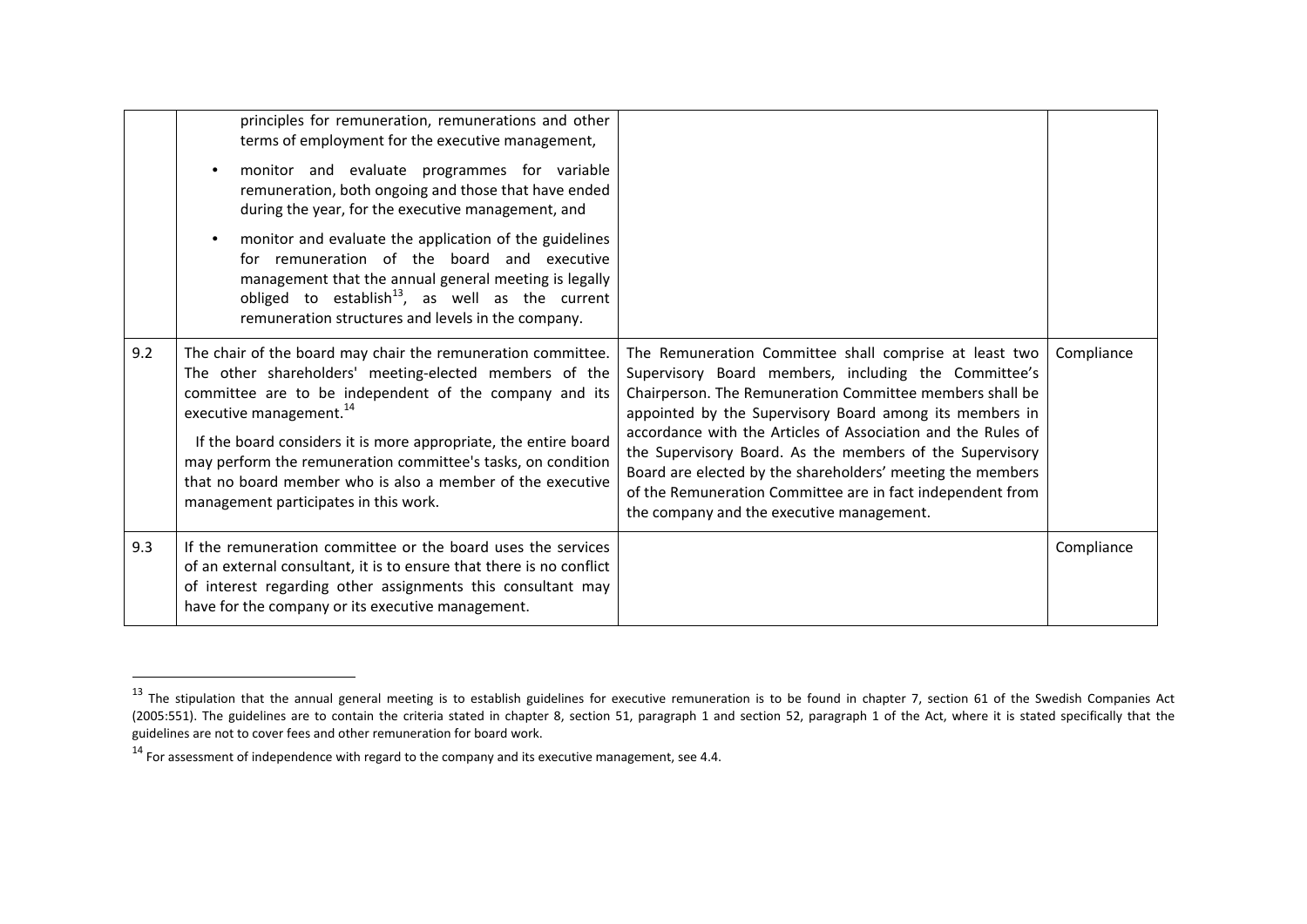| 9.4 | Variable remuneration is to be linked to predetermined and<br>measurable performance criteria <sup>15</sup> aimed at promoting the<br>company's long term value creation.                                                                                                                                                                                                                                                                                                                               | As APSA complies with the Polish Code, which refers to<br>Commission Recommendation of 14 December 2004 fostering<br>an appropriate regime for the remuneration of directors of<br>(2004/913/EC)<br>companies<br>and<br>Commission<br>listed<br>Recommendation of 30 April 2009 complementing that<br>Recommendation (2009/385/EC) which requires so. | Compliance |
|-----|---------------------------------------------------------------------------------------------------------------------------------------------------------------------------------------------------------------------------------------------------------------------------------------------------------------------------------------------------------------------------------------------------------------------------------------------------------------------------------------------------------|-------------------------------------------------------------------------------------------------------------------------------------------------------------------------------------------------------------------------------------------------------------------------------------------------------------------------------------------------------|------------|
| 9.5 | Variable remuneration paid in cash is to be subject to<br>predetermined limits regarding the total outcome. <sup>16</sup>                                                                                                                                                                                                                                                                                                                                                                               | See above.                                                                                                                                                                                                                                                                                                                                            | Compliance |
| 9.6 | The shareholders' meeting is to decide on all share and share-<br>price related incentive schemes for the executive management.<br>The decision of the shareholders' meeting is to include all the<br>principle conditions of the scheme. <sup>17</sup>                                                                                                                                                                                                                                                 | The incentive schemes were decided by supervisory board in<br>APSA, but there are no specific regulations regarding such<br>actions.                                                                                                                                                                                                                  | Deviation  |
| 9.7 | Share- and share-price related incentive programmes are to be<br>designed with the aim of achieving increased alignment<br>between the interests of the participating individual and the<br>company's shareholders. The vesting period or the period from<br>the commencement of an agreement to the date for acquisition<br>of shares is to be no less than three years.<br>Programmes that involve acquisition of shares are to be<br>designed so that a personal holding of shares in the company is | The Company does not use any incentive scheme at the<br>moment.                                                                                                                                                                                                                                                                                       | Compliance |

<sup>&</sup>lt;sup>15</sup> The criteria may be of different kinds, including own investment, e.g. through participation in a share savings programme. The term measurable is used to indicate that it should be possible to evaluate to what extent the criteria have been fulfilled.

 $^{16}$  Such limits do not need to be specified as cash amounts, but may also be defined in other ways.

<sup>&</sup>lt;sup>17</sup> Issues such as decision-making processes and what type of information and documentation is required to make decisions on share and share-price related incentive programmes are also regulated by mandatory rules in Chapter 16 of the Companies Act and by statements from the Swedish Securities Council, primarily Statement AMN 2002:1.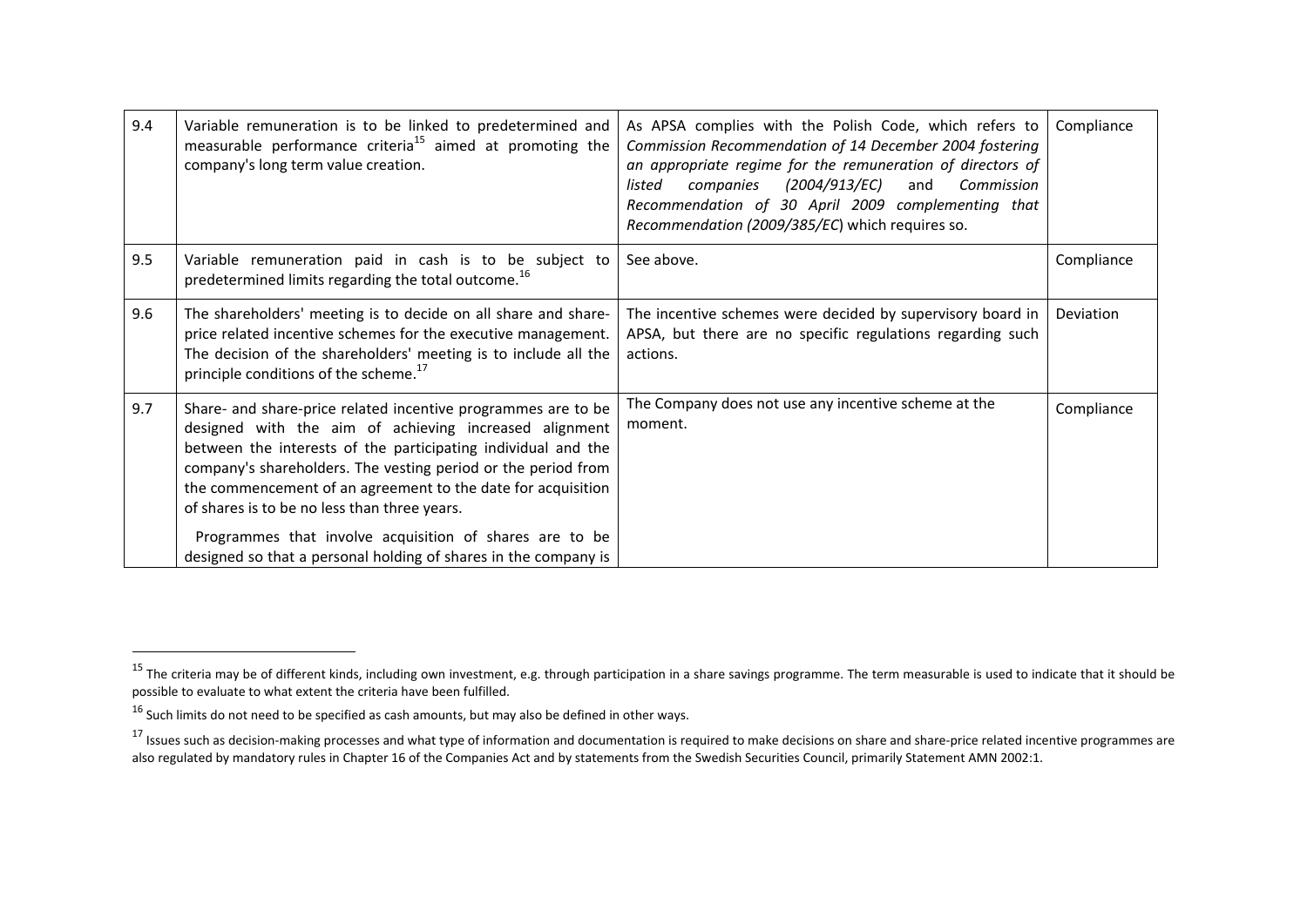|                                                                                                                                                                                                                                                                                                                                                                                 | promoted.<br>Programmes designed for board members are to be devised<br>by the company's owners and to promote long-term ownership<br>of shares. <sup>18</sup> |                                                                                                                                                                                                                                                                                                               |           |  |
|---------------------------------------------------------------------------------------------------------------------------------------------------------------------------------------------------------------------------------------------------------------------------------------------------------------------------------------------------------------------------------|----------------------------------------------------------------------------------------------------------------------------------------------------------------|---------------------------------------------------------------------------------------------------------------------------------------------------------------------------------------------------------------------------------------------------------------------------------------------------------------|-----------|--|
| 9.8                                                                                                                                                                                                                                                                                                                                                                             | Fixed salary during a period of notice and severance pay are<br>together not to exceed an amount equivalent to the individual's<br>fixed salary for two years. | Polish rules do not provide any limitation as to the size of<br>salary during an employment notice period or the size of<br>severance pay, and the company may from time to time have<br>employees who are entitled to receive notice period salary<br>and severance pay in excess of two years fixed salary. | Deviation |  |
| 10. Information on corporate governance <sup>19</sup><br>The board of directors is to inform shareholders and the capital market annually regarding corporate governance functions in the company and how the<br>company applies the Swedish Corporate Governance Code. This information is to be published in a corporate governance report <sup>20</sup> and on the company's |                                                                                                                                                                |                                                                                                                                                                                                                                                                                                               |           |  |

website. The corporate governance report should focus on company-specific conditions and need not duplicate the content of existing legislation or other *regulation.*

| Rule<br>no. | Rule                                                                    | APSA's comments and compliance/deviations assessments as per February<br>2016 |            |
|-------------|-------------------------------------------------------------------------|-------------------------------------------------------------------------------|------------|
| 10.1        | In its corporate governance report, the company is to state<br>clearly  |                                                                               | Compliance |
|             | which Code rules it has not complied with,<br>$\bullet$                 |                                                                               |            |
|             | explain the reasons for each case of non-compliance<br>$\bullet$<br>and |                                                                               |            |

 $^{18}$  That board members who are not also employees of the company are not to participate in programmes designed for the executive management or other employees is a result of Swedish Securities Council Statement AMN 2002:1.

<sup>&</sup>lt;sup>19</sup> The rules in Chapter 10 of the Code are to be complied with by all companies that apply the Code. No deviation with accompanying explanation is permitted with regard to these rules.

<sup>&</sup>lt;sup>20</sup> The requirement to produce a corporate governance report is stipulated in chapter 6, sections 6-9 of the Annual Accounts Act (1995:1554).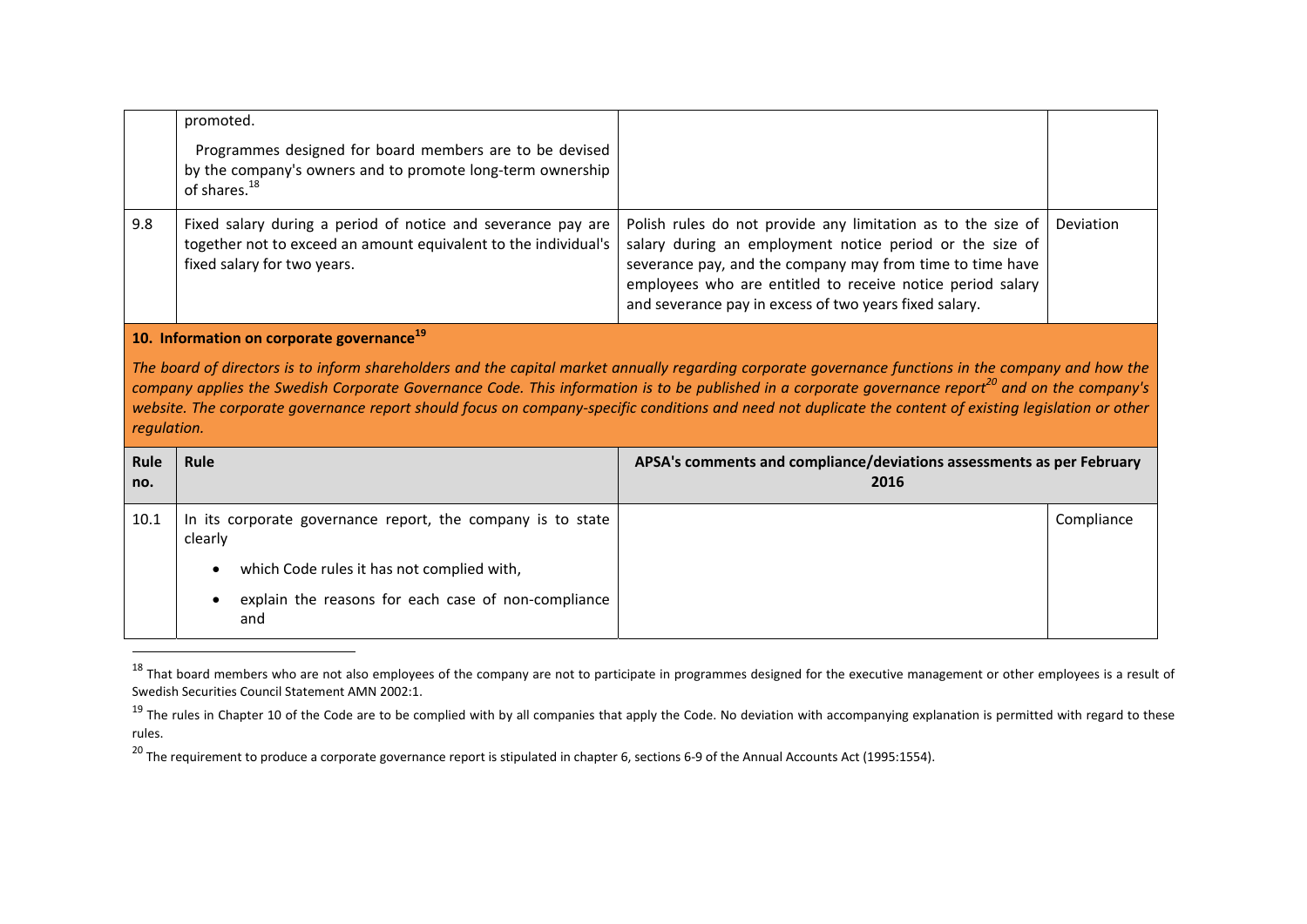|      | describe the solution it has adopted instead.                                                                                                                                                                                                           |                                                                                                                                                                     |           |
|------|---------------------------------------------------------------------------------------------------------------------------------------------------------------------------------------------------------------------------------------------------------|---------------------------------------------------------------------------------------------------------------------------------------------------------------------|-----------|
| 10.2 | As well as the items stipulated by legislation <sup>21</sup> , the following<br>information is to be included in the corporate governance<br>report if it is not presented in the annual report:                                                        | APSA has chosen to apply the Polish Code, which does not<br>include such detailed requirements. The information<br>regarding board members are on the APSA webpage. | Deviation |
|      | the composition of the company's nomination<br>committee. If any member of the committee has been<br>appointed by a particular owner, the name of this<br>owner is also to be stated,                                                                   |                                                                                                                                                                     |           |
|      | the information on each member of the board that is<br>required by the third paragraph of Code rule 2.6,                                                                                                                                                |                                                                                                                                                                     |           |
|      | the division of work among members of the board and<br>$\bullet$<br>how the work of the board was conducted during the<br>most recent financial year, including the number of<br>board meetings held and each member's attendance at<br>board meetings, |                                                                                                                                                                     |           |
|      | the composition, tasks and decision-making authority<br>of any board committees, and each member's<br>attendance at the respective committee's meetings,                                                                                                |                                                                                                                                                                     |           |
|      | how board evaluation <sup>22</sup> is conducted and reported,                                                                                                                                                                                           |                                                                                                                                                                     |           |
|      | a description of internal controls in accordance with<br>paragraph 3 of rule 7.3 and with rule 7.4,                                                                                                                                                     |                                                                                                                                                                     |           |
|      | for the chief executive officer:                                                                                                                                                                                                                        |                                                                                                                                                                     |           |
|      | year of birth, principal education and work<br>experience,                                                                                                                                                                                              |                                                                                                                                                                     |           |

 $^{21}$  The information to be included in the corporate governance report is stipulated in chapter 6, section 6 of the Annual Accounts Act (1995:1554).

<sup>22</sup> See rule 8.1.

 $\overline{\phantom{a}}$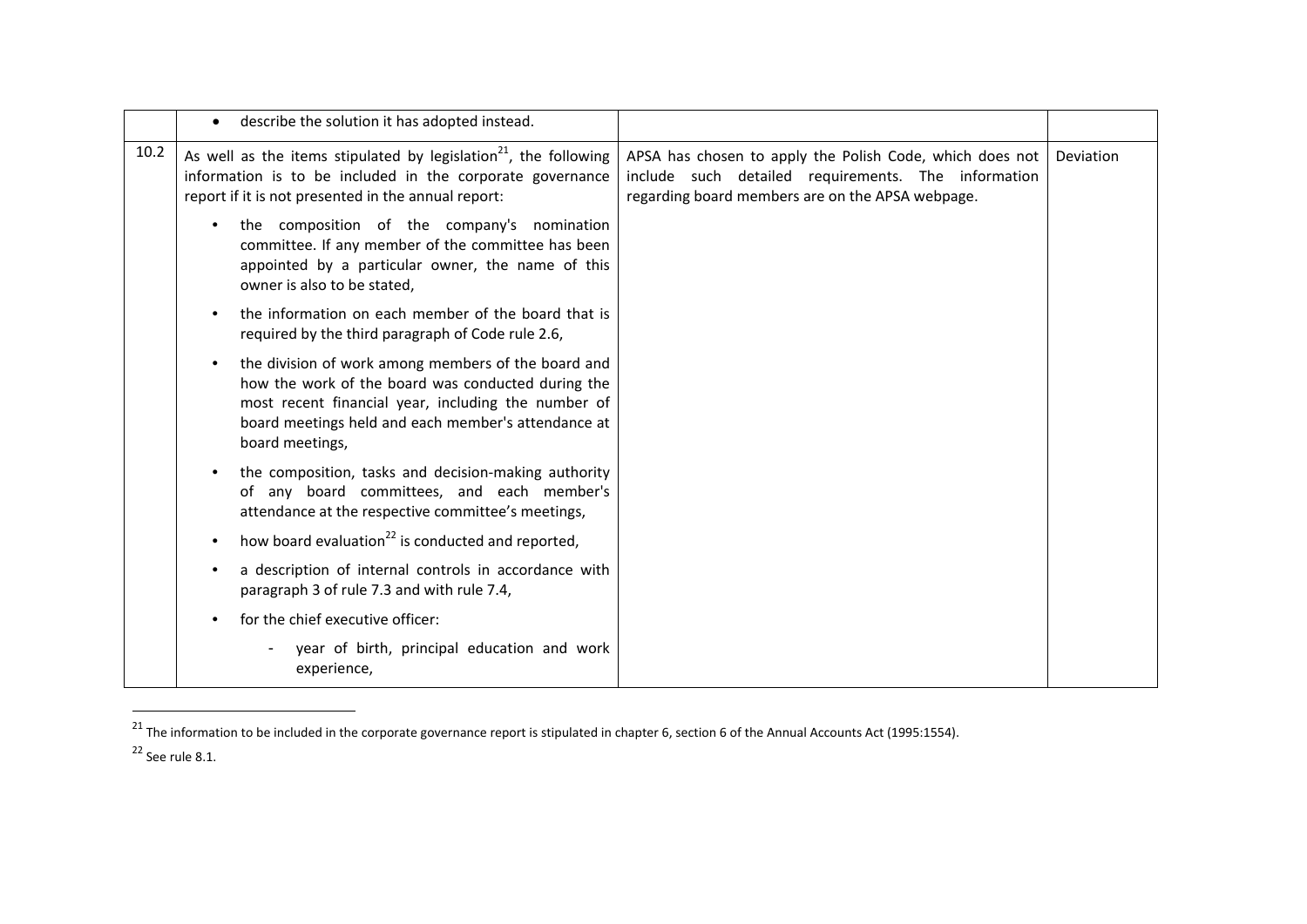|      | significant professional commitments outside<br>the company, and<br>holdings of shares and other financial<br>instruments in the company or similar holdings<br>by related natural or legal persons, as well as<br>significant shareholdings and partnerships in<br>enterprises with which the company has<br>important business relations, and                                 |                                                                                                                                                                                                                                                                                |           |
|------|---------------------------------------------------------------------------------------------------------------------------------------------------------------------------------------------------------------------------------------------------------------------------------------------------------------------------------------------------------------------------------|--------------------------------------------------------------------------------------------------------------------------------------------------------------------------------------------------------------------------------------------------------------------------------|-----------|
|      | any infringement of the stock exchange rules applicable<br>to the company, or any breach of good practice on the<br>securities market reported by the relevant exchange's<br>disciplinary committee or the Swedish Securities<br>Council during the most recent financial year.                                                                                                 |                                                                                                                                                                                                                                                                                |           |
| 10.3 | The company is to have a section of its website devoted to<br>corporate governance matters, where the company's three<br>most recent corporate governance reports are to be posted,<br>together with that part of the audit report which deals with the<br>corporate governance report or the auditor's written statement<br>on the corporate governance report <sup>23</sup> . | APSA has chosen to apply the Polish Code, which does not<br>include a corresponding requirement.<br>Some of the documents and information are published on<br>the website, e.g. a summary of the differences between the<br>Polish and the Swedish corporate governance rules; | Deviation |
|      | The corporate governance section of the website is to include<br>the company's current articles of association, along with any<br>other information required by the Code. <sup>24</sup> It is also to include up<br>to date <sup>25</sup> information regarding:                                                                                                                | APSA's corporate documents (articles of association,<br>management board rules, supervisory board rules,<br>shareholders' meeting rules);<br>Members of the management board and the supervisory                                                                               |           |

<sup>&</sup>lt;sup>23</sup> The requirement for an auditor review of the corporate governance report if it is included in the director's report or of the information that is otherwise found in the company's or group's director's report is stipulated in chapter 9, section 31 of the Companies Act (2005:551). The requirement for auditor review if the corporate governance report is published separately from the annual report is stipulated in chapter 6, section 9 of the Annual Accounts Act (1995:1554).

<sup>&</sup>lt;sup>24</sup> See 1.1, 2.5 and 2.6.

<sup>&</sup>lt;sup>25</sup> The term up to date is to be interpreted as meaning that the information is to be updated within seven days of any changes made or becoming known to the company.